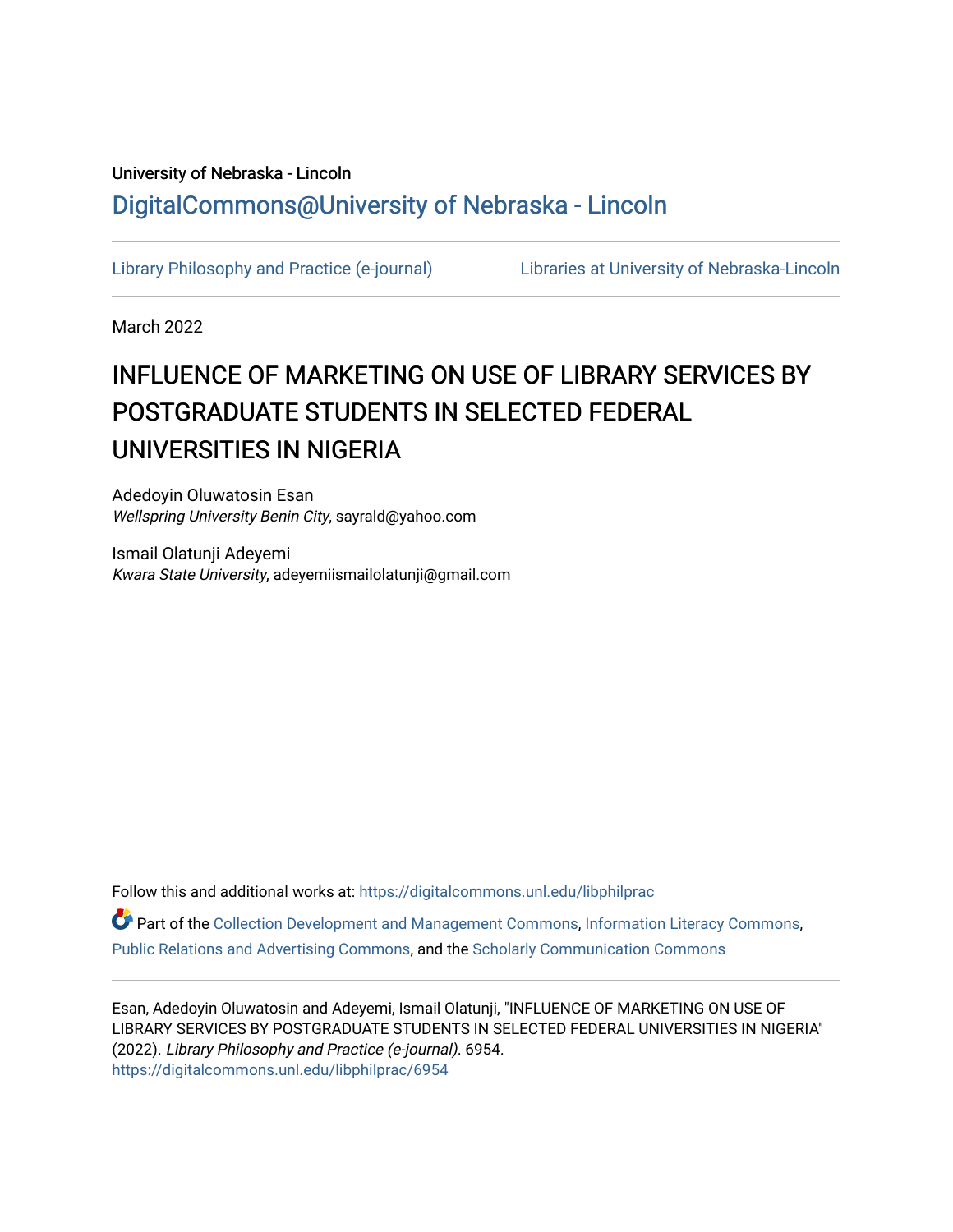## **INFLUENCE OF MARKETING ON USE OF LIBRARY SERVICES BY POSTGRADUATE STUDENTS IN SELECTED FEDERAL UNIVERSITIES IN NIGERIA**

Esan Adedoyin Oluwatosin Librarian Wellspring University Benin-City.

Ismail Olatunji Adeyemi Lecturer Library and Information Science Department Kwara State University

This study examined the influence of marketing on use of library services by postgraduate students in two federal universities in Nigeria. Descriptive survey design was adopted for the study. The population comprises of 12,386 master degree student and 122 library personnel at University of Ibadan and University of Ilorin, Nigeria. The multi-stage sampling technique was used to select the sample size of 326 master's degree students and total enumeration sampling technique was used for the library personnel. Hence, 326 copies of questionnaire were administered on the samples. However, only 309 students and 88 library personnel returned their copies filled and validated for the study, which represents 94.8% of the population of students and 72.1% of library personnel. Findings revealed that library personnel in the university libraries provide photocopying, literature search, current awareness services, circulation of periodical contents, newspaper clippings, reference service, notification about conferences/seminars/workshops, among others to postgraduate students. It was shown that the postgraduate students regularly used circulation of periodical contents and reference services daily. The methods of marketing adopted by the library personnel include: library website, university/library bulletin, lecturers, notice board, newspaper, text message (SMS), among others. The study established that there is a significant relationship ( $r = .438$ <sup>\*\*</sup>; p < 0.05) between library marketing and library services provision in two federal universities in Nigeria. Similarly, there is a significant relationship ( $r = .466^*$ ; p < 0.05) between library marketing strategies used for postgraduate students and their use of library services in two federal universities in Nigeria. The study results show that marketing influences use of library services in the two federal universities in Nigeria. It was therefore recommended that librarians should improve on the strategies for library marketing to enhance their services.

**Key Words: Marketing of library services, library services, postgraduate students, library personnel**

**Word Count: 285**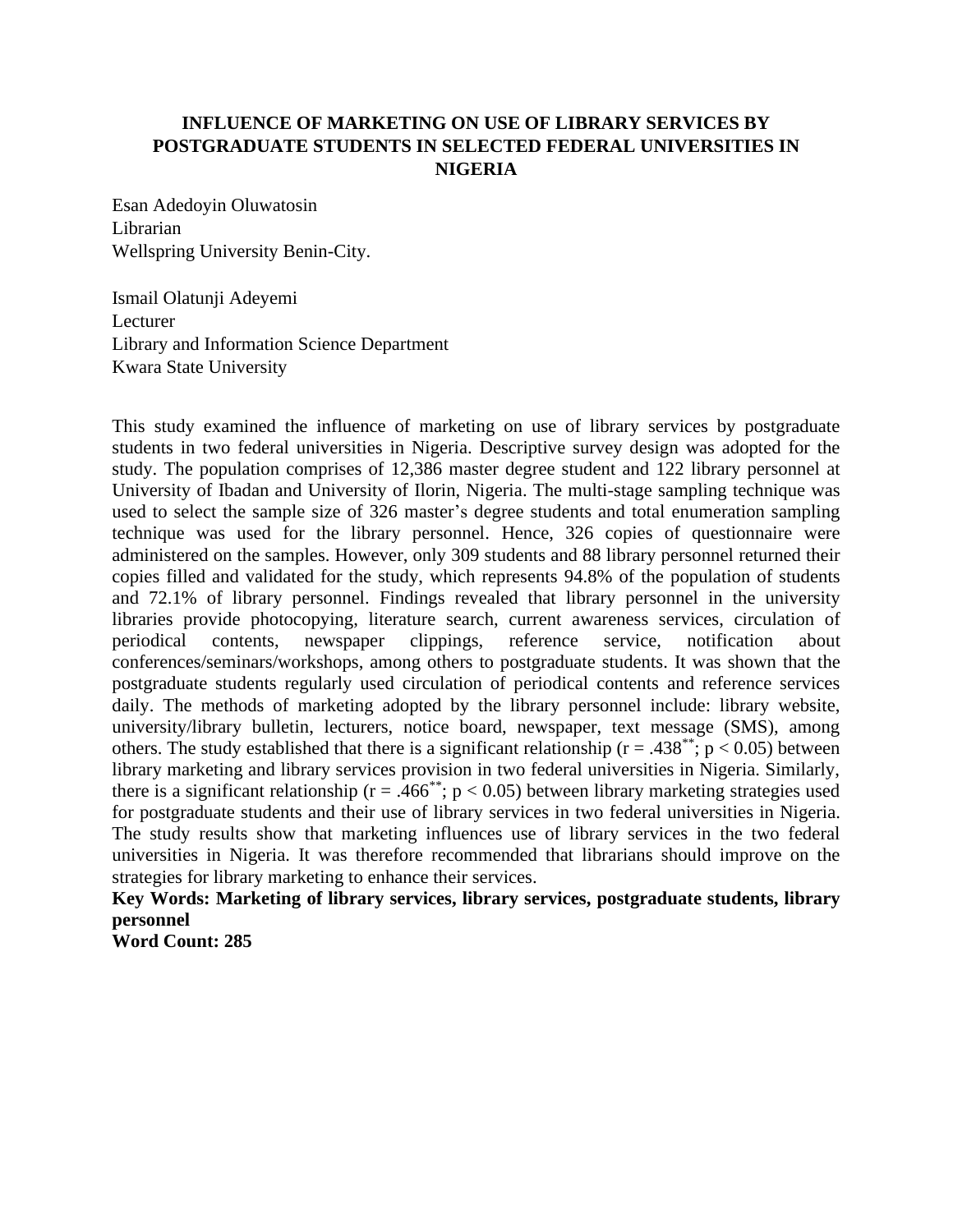### **INTRODUCTION**

Libraries all over the world are committed to providing equitable access to information materials, programs, and services to all categories of users. Onifade and Sowole (2009) quoting Ojo noted that for libraries to add to the advancement of knowledge, they must not only provide resources but also ensure that the resources are effectively used. Mabawonku (2005) highlights ways in which students at all level of education seek for information from colleagues, which include the Internet, library, friends, family members, etc. This is why libraries are attached to all universities. Klain Gabbay and Shoham (2019) posit that a university library serves as change agent in an academic environment and they support studies and research. It should be noted that university libraries, being integral academic parts of the universities generally emerged simultaneously with their parent institutions. Hence, there are as many university libraries as there are universities. The proliferation of universities, despite the economic recession in the country since the 1980s, has increased the problems of the universities and their libraries so much that now their future seems uncertain. Added to these problems, are the problems of ICTs in Nigerian universities as related to library development.

University libraries in Nigeria are at crossroads. This is because they are operating in an era of dwindling finances where financial and material resources are in short supply. Nigerian university libraries derive the greater part of their funds from the government (both Federal and State governments). However, the authorities of private universities are the chief sponsor of their respective libraries. Okiy (2005) notes that of all the different types of libraries in Nigeria, only university libraries have a clearly defined policy of funding, because they are allocated 10% of the recurrent annual budget of their parent institutions. However, it is regrettable that such monies are not forthcoming as most university administrators tend to flout that decision (Yetunde, 2008). The situation in private universities also tends to portray a gloomy picture as the story seems to be the same. Yetunde (2008) observed that in most private universities in Nigeria the founder and the board of trustees usually determine the share of university library's budget which in most instances is not adequate. This ugly situation affects the efficiency and effectiveness of their functions.

McGrath, Rogers and Gilligan (2010) elucidate that the university library system represents an important physical and social space that serves cultural, civic and educational functions. While undoubtedly its core function is to provide access to books and reading, there is ample scope to improve the operation of libraries in support of that core function by, for example introducing creative arts workshops or literacy programs. University library services to the people at the academic community should include formal and informal education, health promotion, integration of minorities, ICT, literacy promotion, media, public information, recreation, the arts and youth work. Successful university libraries help support successful research and knowledge institutions. For university libraries to be successful, especially in the increasingly digital environment, they need to actively market themselves, the services that they offer and the benefits that they bring to their users and institutions.

Academic libraries are being driven to explore the possibilities of cost recouping and profit potentials for their survival. Libraries must change according to changing market conditions.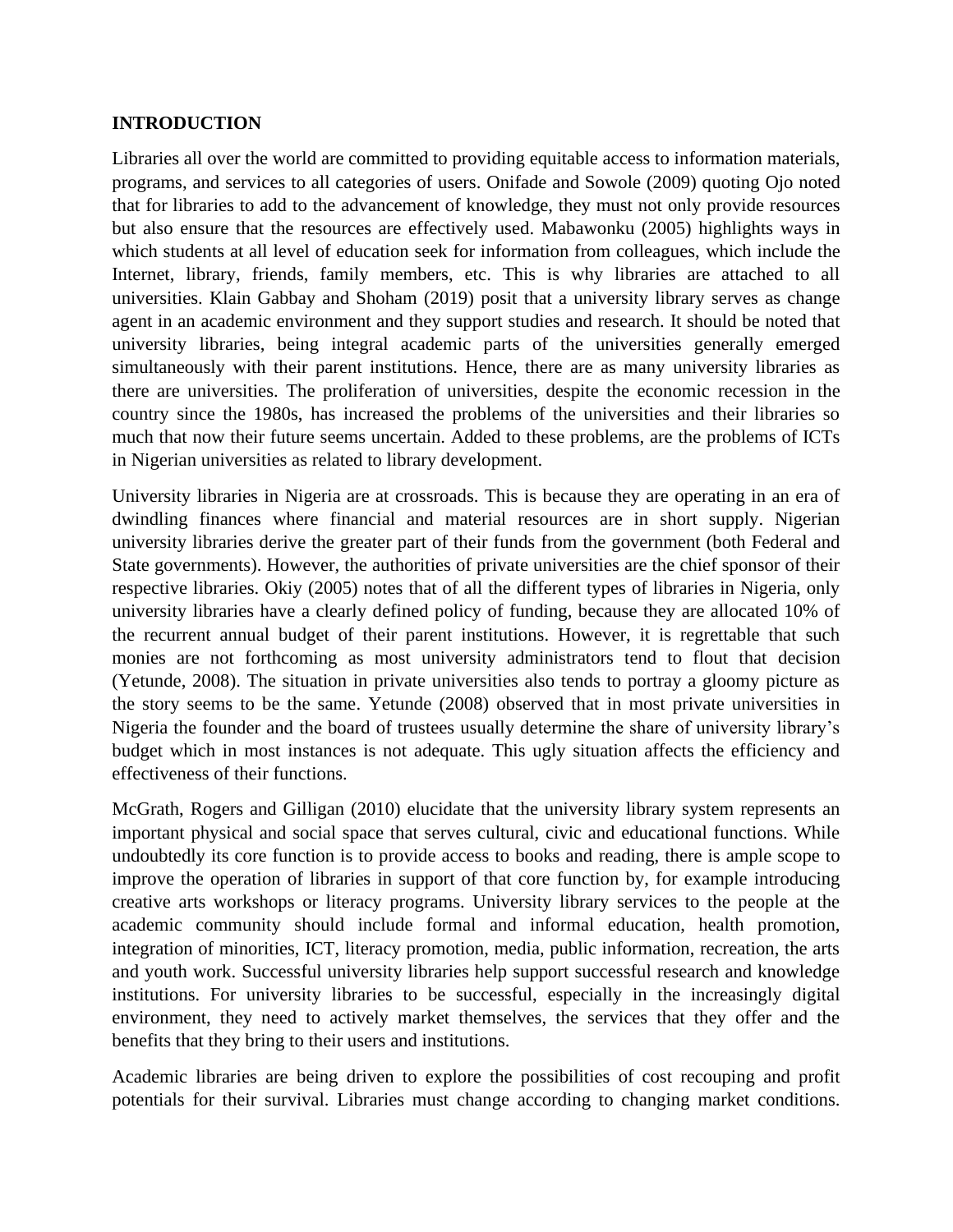Libraries need to achieve an imaginative design of service and products, and develop communication methods and a feedback mechanism to improve service. Though the concept of charging for information, particularly in developing countries like Nigeria, is a difficult task, libraries must consider what funds that can be generated through this means. Martey (2000) academic librarians have no option but to get involved in planning and implementing marketing strategies in their libraries. This underpins why marketing is essential in improving library service provision. Overtime, marketing has been used by organization as weapon for handling competition users who have stopped using the library must be won back. Moreover, the need for continuous financial support for library may depend on proven use of the library and there is the need to attract prospective users; an understanding of the marketing concept will make librarians aware of the fact that marketing is not only the promotion of services but also management attitudes that must infuse through all sections of the library if it is to achieve its pre-determined objectives.

Academic libraries have traditionally focused on acquiring externally produced work to make available to their local communities. Within the information chain, libraries perform an intermediary function between information producers and end-users. This function is performed in two distinct ways: For information producers, the library acts as an information clearinghouse. This means that producers do not need to offer their products to individual users, with all the administrative problems and costs involved. This is especially important in the area of journals, where the library takes out a relatively expensive institutional subscription from which materials are further distributed to end users (Natarajan and Kaliyan, 2009; Quadri, 2014). In many cases (especially in the area of commercial publishing) administrative intermediaries such as booksellers and subscription agents handle the distribution of publications. Through this system the publisher only has to deal with a limited number of purchasers, whereas libraries can handle their acquisitions through a limited number of supplies (Quadri, 2014).

To the users, library is an efficient instrument to make available a limited set of relevant publications out of the entire volume of publications available. The library acts as a selective filter and quality control instrument, making available to the user only those publications which are relevant and of sufficient quality. There is no need for individual users to keep themselves informed about the information market and to acquire materials individually from publishers and other producers. Also, since publications are acquired through library funds, information usually is made available to end users free of cost. It is therefore necessary for libraries to live up to expectation in ensuring that the information needs of both the potential and existing users are met and provided in whatever format that will make it easily accessible to them (Quadri, 2014). According Natarajan and Kaliyan (2009), libraries must develop new specialists with skills in areas such as digital content production, new metadata formats, software development and systems administration. It is not surprising that the academic library has witnessed more technological change over the past decade.

Marketing is an approach that relies heavily on designing a service or product in terms of the consumers' needs and desires, with consumer satisfaction as its goal (Koontz, 2008). The interest in marketing has tremendously increased over the past few decades in libraries like other service centres; education, health, transportation, insurance, banking, etc. For a long time, librarians and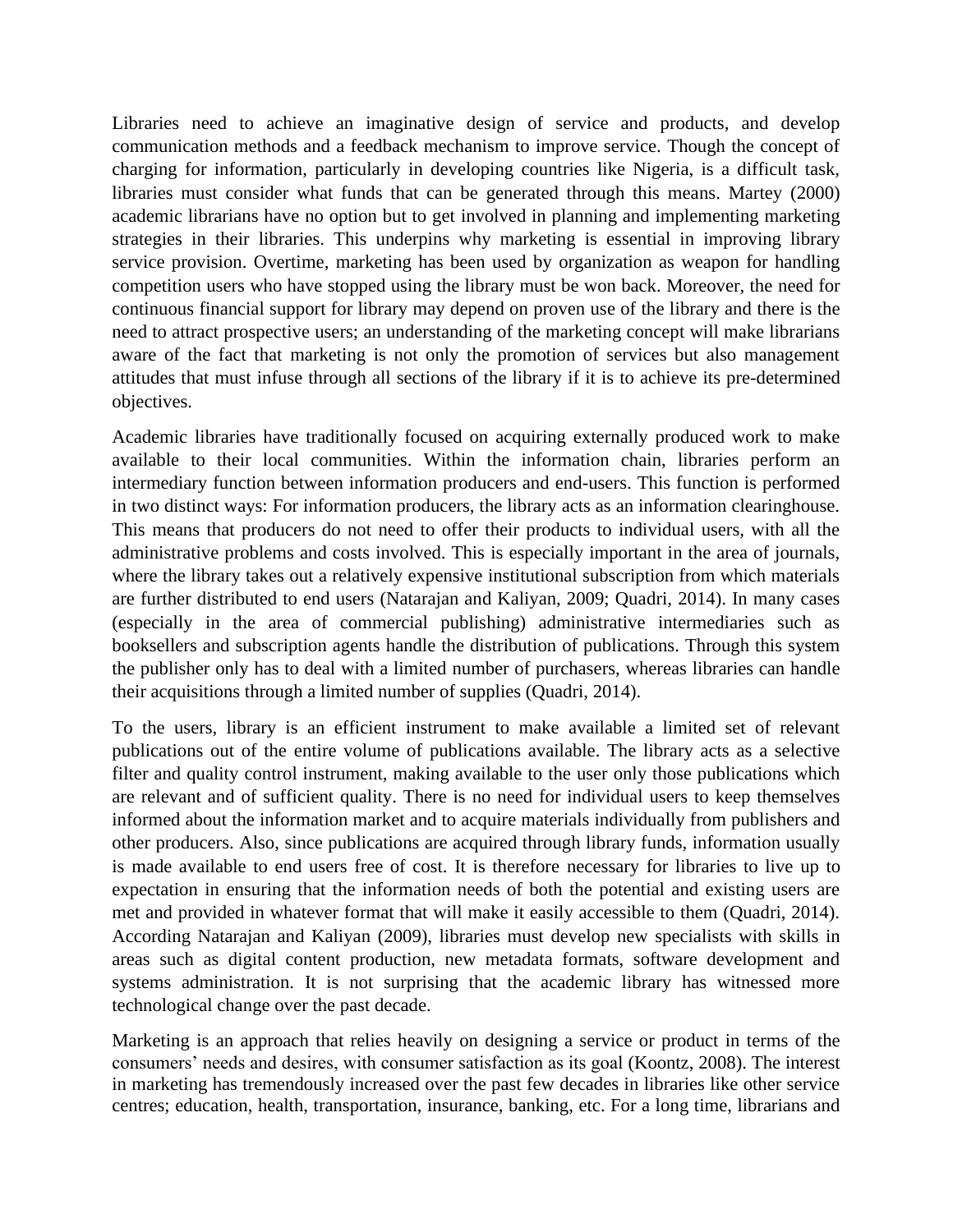information professionals had enjoyed a supplier's market and as such lost interest in working for customers, and yet every librarian want customers to come back. However, it is assuring that satisfied users will have intention to re-use the library and that there are greater chances that dissatisfied users will find some other sources to meet his information needs. More crucially, if a user is unaware of the available library and information services that may lead to unintentional patronage of these services. It is on this premise that this study examined influence of marketing on the use of library services by postgraduate students in University of Ibadan, Ibadan and University of Ilorin, Ilorin, Nigeria.

## **STATEMENT OF THE PROBLEM**

Libraries have for a very long time suffered from their image and visibility problems. This is probably why many librarians now see marketing as a very important topic. In the era of digital technology and its impact on library services and patronage, the pertinent issues of library marketing have become important issues. The question is, can the use of library resources and services be enhanced by marketing? From observation by many librarians in higher institutions including universities, there appears to be a great decline these days in the rate at which users of university libraries visit the libraries. Yet, assessing library usage is important in determining the value of the collection and also to improve library services. However, many authors have tried to measure library services on the size of the collections while, some evaluated library based on its programmes and services, its ability to access and manage information for its clients.

In the same way, it has been observed by librarians in university libraries that postgraduate students rarely visit the library and therefore it is often difficult to assess if the library is meeting their needs as the aim of any good library is to satisfy all its users and thereby justify its existence. In addition, university libraries invest a huge amount on collection development, processing and storage of information resources. These resources, which are so expensive, often remain unutilized resulting in wastage of money, time, energy and space. What could be responsible for this trend remains unknown yet. Could it be due to poor marketing strategies for the libraries? In view of these, this study is set to investigate the influence of marketing on use of library services by postgraduate students in two federal universities in Nigeria.

### **OBJECTIVES OF THE STUDY**

The main objective of this study is to examine the influence of marketing on use of library services by postgraduate students in two federal universities in Nigeria. The specific objectives are to:

- i. identify the types of library services available to the postgraduate students in selected federal universities;
- ii. identity the types of library services provided to the postgraduate students in selected federal universities in Nigeria;
- iii. examine the frequency of use of library services by the postgraduate students in selected federal universities;
- iv. investigate the extent of marketing of the libraries done by librarians in the federal universities;
- v. determine the marketing strategies used to create awareness of library services to postgraduate students in the federal universities;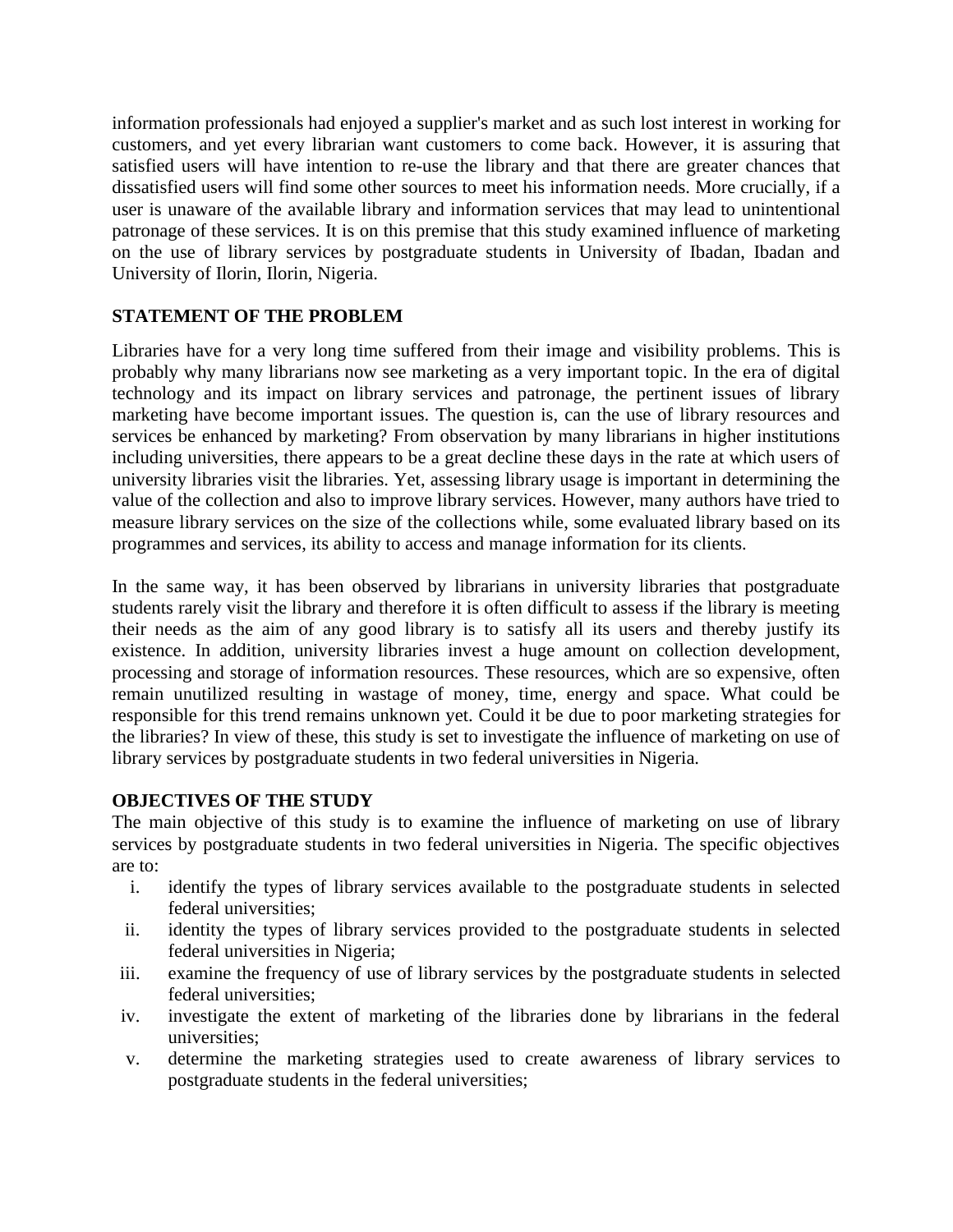- vi. assess the influence of marketing on library services provision to the postgraduate students;
- vii. determine the influence of marketing strategies on use of library services by the postgraduate students;

#### **RESEARCH QUESTIONS**

The following are the research questions to be used for the study:

- 1. What are the types of library services available to the postgraduate students in selected federal universities in Nigeria?
- 2. What are the types of library services provided to the postgraduate students in selected federal universities in Nigeria?
- 3. What is the frequency of use of library services by the postgraduate students in selected federal universities?
- 4. What is the extent of marketing of the libraries done by librarians in selected federal universities?
- 5. What are the marketing strategies used by librarians to create awareness of library services to the postgraduate students in selected federal universities?

#### **RESEARCH HYPOTHESES**

This study seeks to test the following hypotheses at 0.05 level of significance:

- H01: There is no significant relationship between library marketing strategies used for postgraduate students and their use of library services in two federal universities Nigeria.
- $H_{02}$ : Marketing strategies of library services will not significantly influence the use of library services by postgraduate students in two federal universities in Nigeria.

#### **SCOPE OF THE STUDY**

The study focuses on the influence of marketing on use of library services by postgraduate students in two federal universities in Nigeria. The study was carried out in two federal universities offering postgraduate courses. The universities include; University of Ibadan, Ibadan, and University of Ilorin. The categories of postgraduate students that constitute the respondents of interest to the study include Master's Degree students in both Universities. The library services that were studied include: photocopying, literature search, current awareness services, circulation of periodical contents, selective dissemination of information, reference service, among others.

### **REVIEW OF RELATED LITERATURE**

The focus of all library and information services marketing activities is the library users who are otherwise regarded as library customers. Hence, the activities such as generating information resources, processing, storing, preserving and provision of access to the information resources for the different categories of library users are the central goal of library and information services. In view of this, library marketing could mean an exchange relationship: thus a process providing mutual benefit to both parties in the transaction. Today's information professionals design a product to meet community needs instead of spending time in the often futile attempt to persuade a reluctant public that they 'should' use the library because it is intrinsically valuable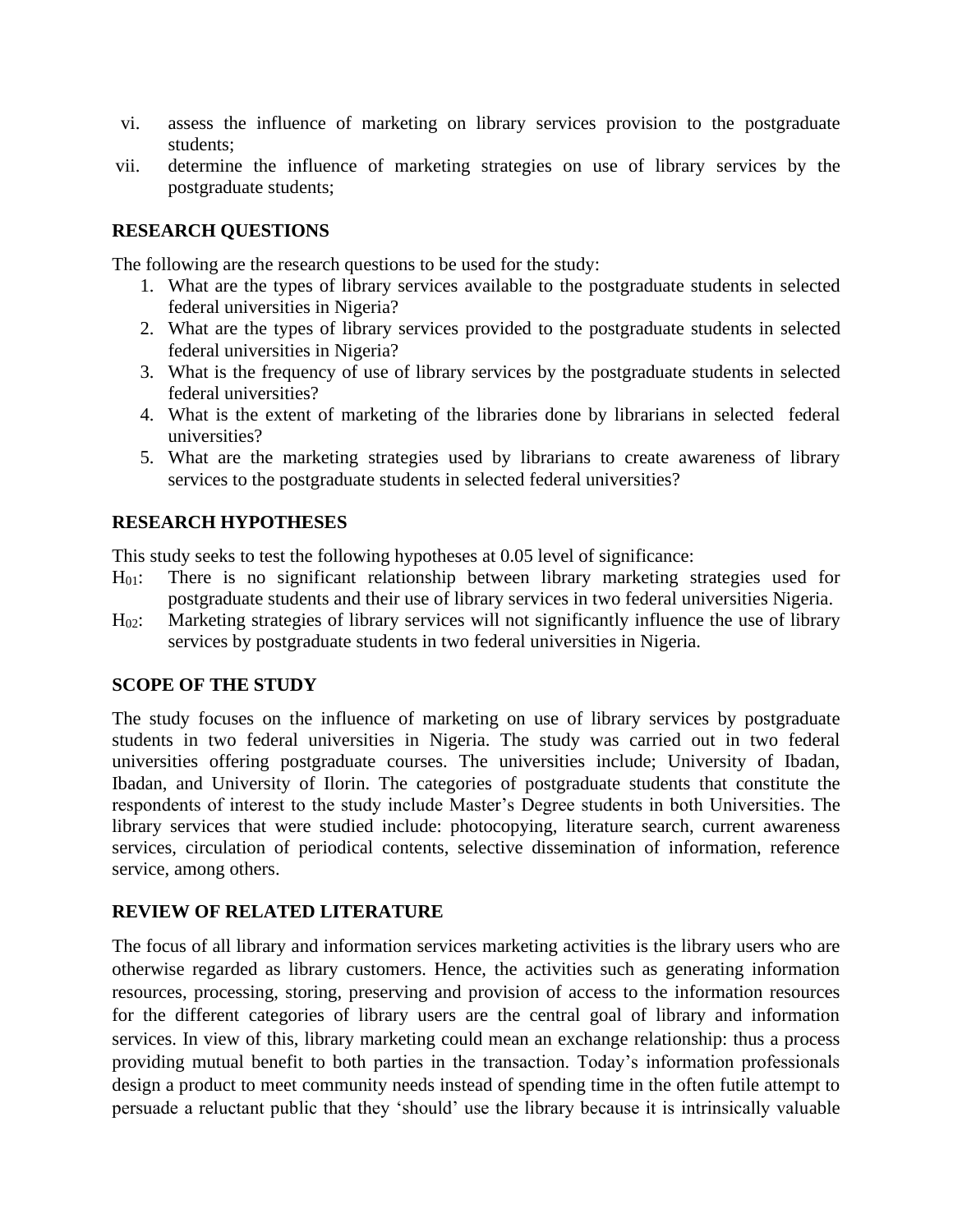(Weingand, 1999; Okwilagwe 2016). Marketing is a specific social activity which goes beyond the frames of the traditional sale and purchase and occupies a space in the education, healthcare, social security and culture, in the services sector (Kotler and Andreasen, 2005).

Okon and Umoh (2014) pointed out that marketing of information and library services in Nigerian university libraries has been at very low ebb. Apart from the fact that university library managements may not have given it a priority, poor funding from government has contributed to what marketing is today in Nigerian university libraries. Strategies for marketing library services mean the process of library applying appropriate channels to communicate with readers. According to the environment of higher institutions of learning and the characteristics of readers, library marketing can use some of the approaches like Network communication channels. Thus, library can push recourses, services, new resources, new service approaches, book borrowing due date reminders, etc. to readers through the official Weibo of the library, RSS information push and remind email sending (Sun, 2014). Other strategies mentioned by Sun (2014) include conducting readers' awareness training, conducting promotion through various newspapers and magazines, using face to face good communication marketing strategies, and library marketing can consider effectively using the physical space of the library to conduct tangible display in the hallway, study rooms and other places.

There are a number of information products and services that are available in Nigerian university libraries. These are lending and information services, reference services, indexing /abstracting services, user education, Selective Dissemination of Information (SDI), inter-library lending, electronic resources, E-classroom facility, Online Public Access Catalogue(OPAC), books, digital products, films, the Internet, advisory services, bibliographic and reprographic services, current awareness services (CAS) (Okon, and Umoh, 2014). Library marketing is the process of identifying the potential audience that could hear a library story; and librarians thus develop the story that those potential users understand considering what makes the library unique and why the users will find it interesting. Library marketing involves finding an intrigue and attractive ways of telling the story to win the attention of the users (Doucett, 2008).

Lack of knowledge among library users of the services their university libraries provide is a growing concern in academic librarianship. This has been caused by poor communication and inadequate interaction between users and the library, coupled with the library′s failure to apply marketing strategies to promote its services (Roberts, 1995). If the library is to promote awareness of its services and activities, there must be continual interaction with its users, This interaction can be influenced both by factors directly related to the library, such as how efficiently and effectively it is run, the relevance of the information it provides and the communication channels it employs (Namugera, 2014 citing Rocio, Lotero and Rua, 1987). Whereas libraries use different activities to create awareness about service, literature shows that in other instances awareness can result from family and friends, or under self-tuition. Hinson and Amidu (2006) revealed that the majority of the final year students in the University of Ghana Business School are aware of the internet, having been introduced to it by family and friends, or under self-tuition. Hence, users of the sources and services provided by university libraries include undergraduates, postgraduate students and faculty members. For the purpose of this study, emphasis is on postgraduate students.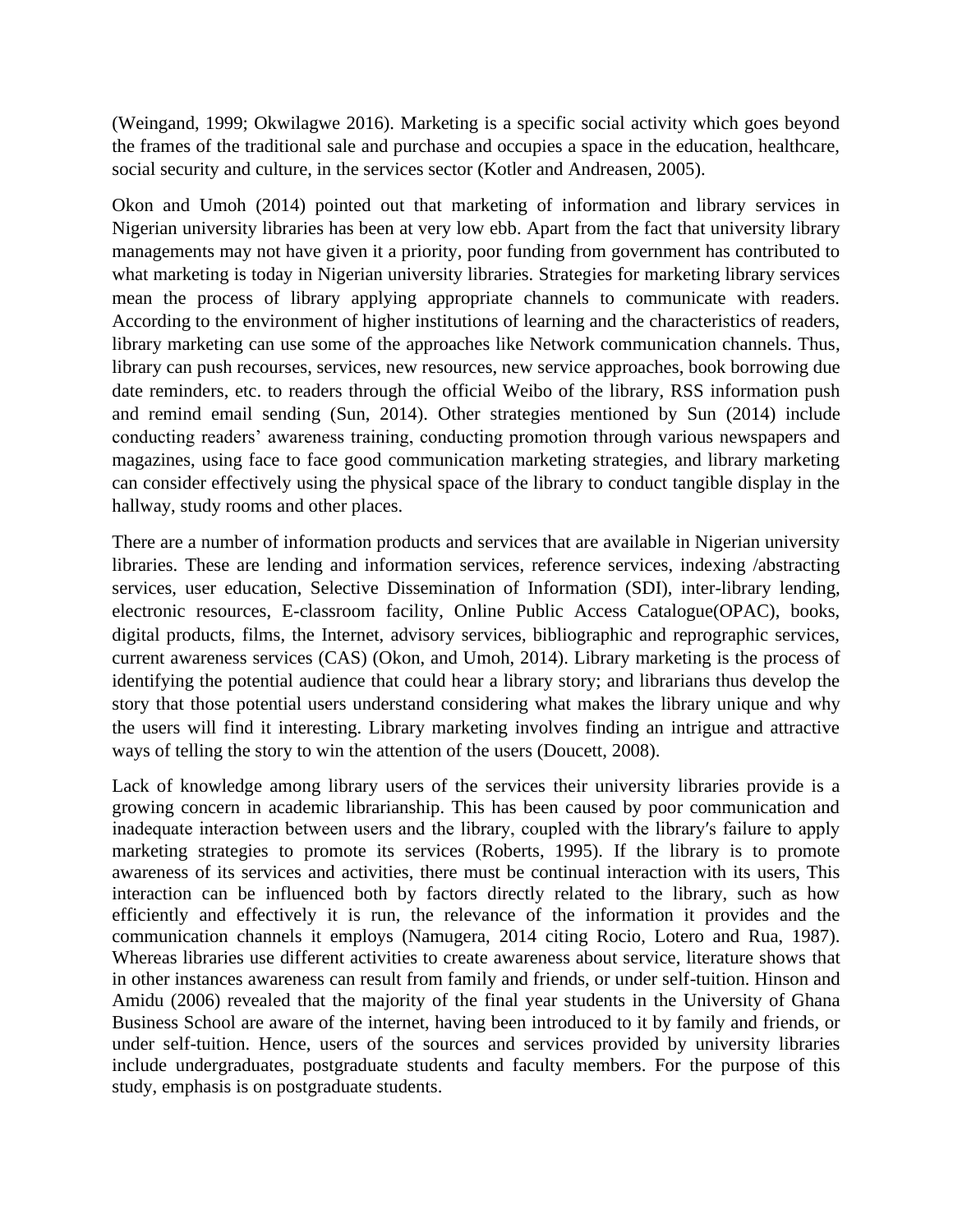Bukhari, Bukahri, Ranjha, Ahmad, and Naz (2010) conducted a study on library use by students of the Foundation University College of Liberal Arts & Sciences, Rawalpindi, Pakistan. Their findings showed that 47% of the respondents agreed with the statement that the "library had sufficient space for users", while 53% of the respondents were not agreed with this statement. 56% of the respondents agreed with library staff's attitude regarding borrowing books while 44% of the respondents did not. Moreover, 46% of the respondents indicated that librarians assisted them in searching for their required information. 81% of the respondents complained about the lack of computers with internet connectivity. The study concluded that the library staff should help students and facilitate them in consulting relevant materials. A proper learning and study environment in the library was suggested for effective use of library resources.

Among many users of the university library are the postgraduate students. This class of students are regarded as 'matured students' because they have pass through the undergraduate stage and are now facing a higher level of academic studies. Rasul and Singh (2010) observed that there is limited literature on the information needs of the postgraduate students, yet they form a significant group of researchers in a university. Furthermore, they noted that how the postgraduate students perceive the role of their university library matters a lot. This is very important because the nature of postgraduate study demands that students must do a lot of independent studies on their own. The use of library services is thus indispensable to the postgraduate students in order to achieve their academic objective. As a result, Olofinsawe and Oyeniyi (2010) affirmed that academic libraries have to build strong collection of information resources in physical and digital format to cater for knowledge requirements of their users. It is therefore necessary to take the needs of the post-graduate students into consideration in policy planning in any university library.

Postgraduate students are those who already have undergraduate degree, and who are studying for a postgraduate qualification which may be a diploma or a degree such as honours, master's or Doctor of philosophy. They are known for focusing on their laboratory works while at the same time, taking classes, participating in seminars, journal clubs and fulfilling all other academic requirements. Postgraduate students by the nature of their academic assignments require lots of quality, current, accurate and up-to-date information to carry out their mandates of learning, research, knowledge update, personal development. This information could be obtained from information bearing resources in different formats, which could be print resources to include standard textbooks, serials, scholarly journals, theses, dissertations, daily newspapers, magazines, encyclopedias, dictionaries and the likes, electronic resources to include e-books, ejournals, e-serials, e-magazines, and the likes, as well as audio-visual resources (Obasuyi and Usifoh, 2012).

Postgraduate students in their various levels of studies and research have information needs in their field of work notwithstanding. This is understandable because academic activities of postgraduate students have become most enduring and effective means of boosting sustainable economic development and re-enforcing competitiveness in the face of rapid growth taking place between industries, countries and people in the world. Research generated by postgraduate students with the use of university library sources and services, are often towards the rise and expansion of the world knowledge economy and the establishment. The growing supply of literature in electronic format facilitates effective searching for the materials needed by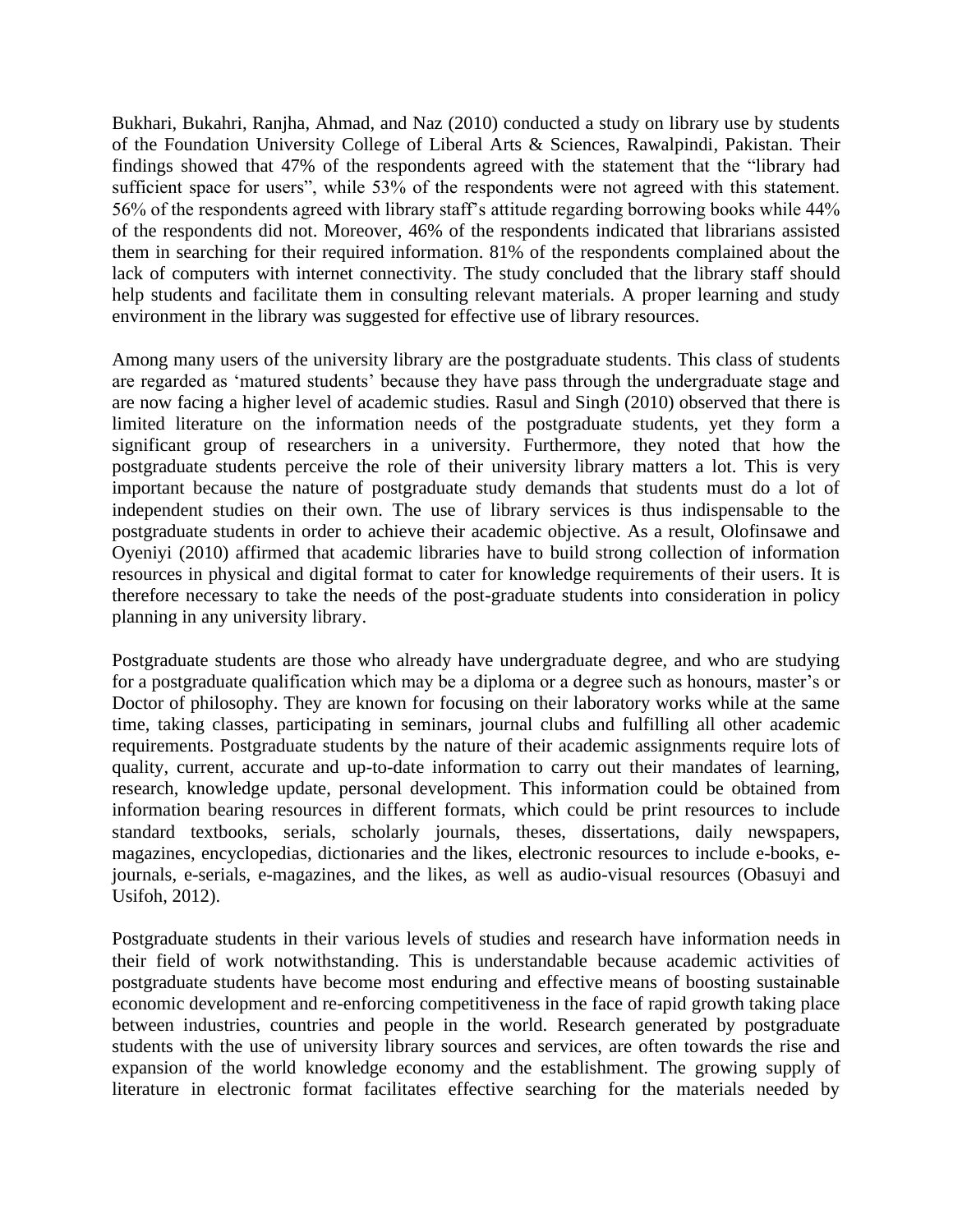postgraduate students for their learning and research activities. This development has rapidly increased the postgraduate students' exposure to a wider range of literature than would be available.

There are some indications that postgraduate students' information search strategies for learning and research activities have changed especially in the era of information and communication technology (ICT). There are larger volumes of information than ever before, new ways of collecting information, new information containers and new tools for working for information. Tella, Tella, Ayeni, Owolabi (2007) submit that postgraduate students' ability to find and retrieve information effectively is a transferable skill useful for their future life as well as enabling the positive and successful use at the available electronic resources whilst at school. They noted that in this digital era, any student at the higher level, especially postgraduate who intends to carry out successful research and other academic obligations should have the ability to explore the digital environment. Postgraduate students are scholars in training and have the responsibility of becoming prolific and critical writers in their disciplines and careers. This could be one of the reasons for use of library sources and services by the postgraduate students in federal universities. However, this study intends to investigate the influence of marketing, on use of library services by postgraduate students in two federal universities in Nigeria.

Users of university libraries need to be aware that the library exists not merely to help the instructional functions of the university; it does also a good deal in aid of research, which is another major function of the university. For effective use of the university library, awareness of a variety of its functions such as, helping the students by providing text books, reference books and periodicals, and other materials by providing a large number of bibliographical tools and upto date literature on every subject for users; as well as by maintaining an efficient reference and information service including e-resources is inevitable (Ranganadham and Babu, 2012). It is important to note that the value of a university library's collection lies in its effective utilization by the user community. Library use involves the consulting, reading and borrowing of library resources. It also involves obtaining information from library staff. Library use can be in form of visit to library to consult the collections or remote access to library digital collections. Various variables used to define library usage pattern include number of items borrowed, number of library visits, hours logged into library PC, hours logged into e-resources, number of PDF downloads, and total number of e-resources accessed (Collins and Stone, 2014).

There are different types of services being provided by the library in other to meet the needs of the users. Onifade, Ogbuiyi and Omeluzor (2013) found that the most used service of the library is the loan service, followed by the bibliography and document delivery service; while the least used service is the consultancy service. The fact that majority of the respondents were gainfully employed may be responsible for this as they just visit the library to loan materials for home use. In addition, the library needs to create more awareness to some of its services so that the postgraduate students will be aware of them and this will improve their use of library resources and services.

The University of Ibadan (UI) is the oldest and one of the most prestigious Nigerian universities, and is located five miles (8 kilometres) from the centre of the major city of Ibadan in Western Nigeria. Besides the College of Medicine, there are now ten other faculties: Arts, Science,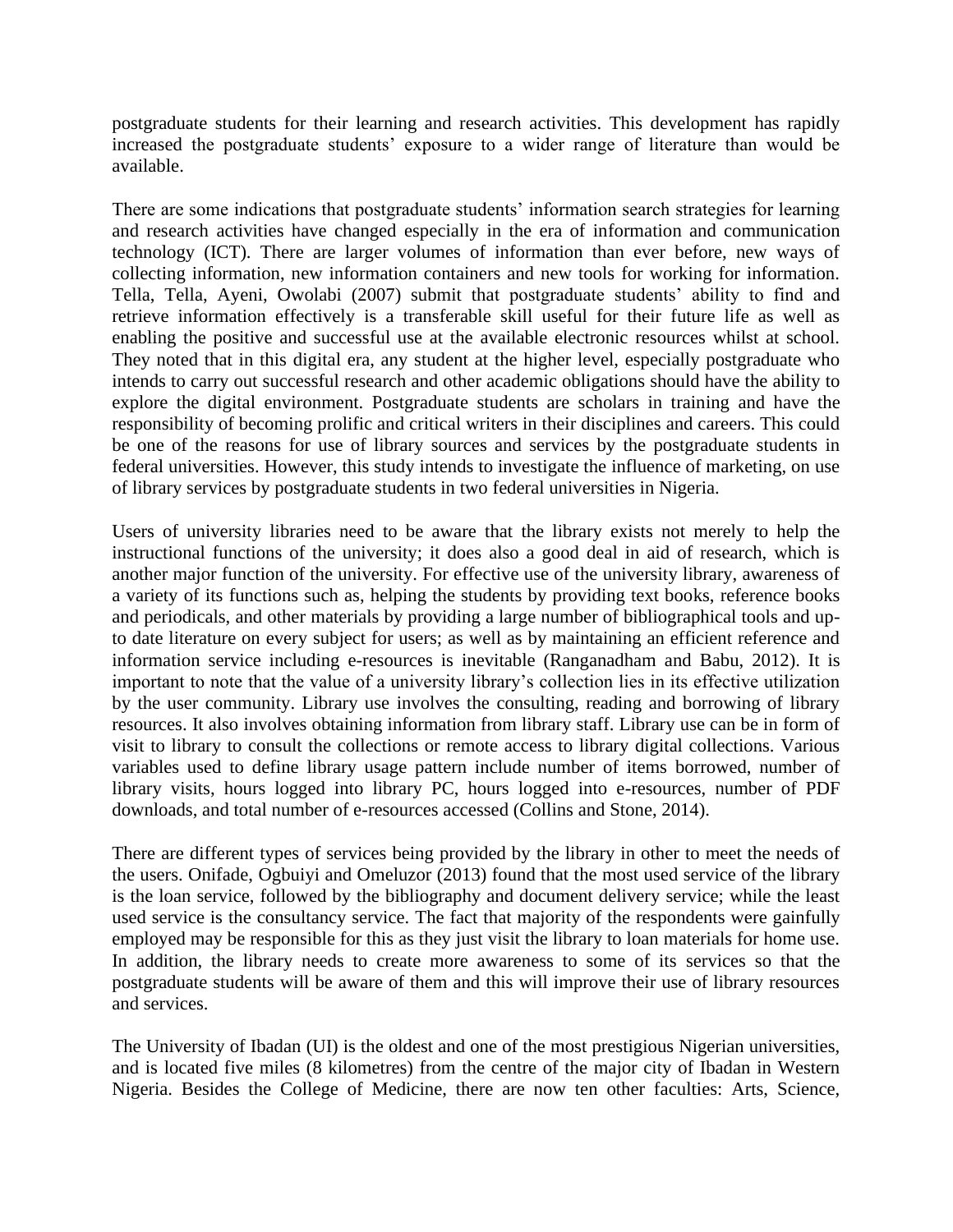Agriculture and Forestry, Social Sciences, Education, Veterinary Medicine, Technology, Law, Public Health and Dentistry. The University has residential and sports facilities for staff and students on campus, as well as separate botanical and zoological gardens.

The University of Ilorin, also known as Unilorin, is a university in Ilorin, Nigeria. It was established by a decree of the Federal Military Government in 1975 and is a federal government owned tertiary institution of education located in Ilorin, Kwara State, Nigeria. The ancient city of Ilorin, capital of Kwara State, is about 300 km from Lagos and 500 km from Abuja, the country's administrative capital. In August 2014, the school was ranked as the best university in Nigeria by 4icu. The university began as a University College affiliated to the oldest university in Nigeria in 1975 under the leadership of the then principal, Dr T.N. Tamuno. In October 1977, the institution attained full autonomous status with appointment of the then Principal, Professor O.O. Akinkugbe as first Vice Chancellor.

### **METHODOLOGY**

The research design employed for this study is the descriptive survey method. This design was chosen owing to spread and population of the postgraduate students. The population of this study consists of master's students and library personnel of the University of Ibadan, Ibadan and University of Ilorin, Ilorin. According to the data collected from the Records Office of the Postgraduate School, University of Ibadan, there are six thousand, nine hundred and one (6,901) master's students. While the data collected from University of Ilorin showed that there are five thousand, four hundred and eighty-five (5,485) master's students. This gives a total population of twelve thousand, three hundred and eighty six (12,386) in the University. Meanwhile, according to the data collected from internal source (staff members of each library), there are 32 academic librarians and 35 library officers in the University of Ibadan while, University of Ilorin has 26 academic librarians and 29 library officers. Thus, the total number of the library personnel was 122.

The multi stage sampling technique was used for the study. The first stage involved the breakdown of the population of study into different faculties in the universities under study, and this forms the primary sampling units. At the second stage four faculties were purposively selected based on their being common in both Universities. They are Arts, Education, Social Sciences and Engineering and Technology. The third stage was the selection of the sample size from the Faculties. Probability proportionate to size (PPS) of 5.0% was used to draw the sample size. According to Yamane (1976) the sampling fraction for sampling selection in a survey research must be at least up to 60.0% before generalizations could be done on the population of study except in a situation where population is too large and resources available could not cater for the sample fraction of 60.0%, then the sampling fraction could be less so long the sample size will be a true representation of the study population. Therefore, the sample size gives a total of 326 (table 3.3). However, total enumeration sampling technique was adopted for the library personnel. This was done to eliminate any tendency of being bias in the treatment of the data since the total population is small and manageable to a great extent. Here, the sample size is 122 i.e. all the 58 academic librarians and 64 library officers in the university libraries under study.

The data collection instrument was a structured questionnaire, with different copies for both library personnel and postgraduate students. The researchers and three research assistants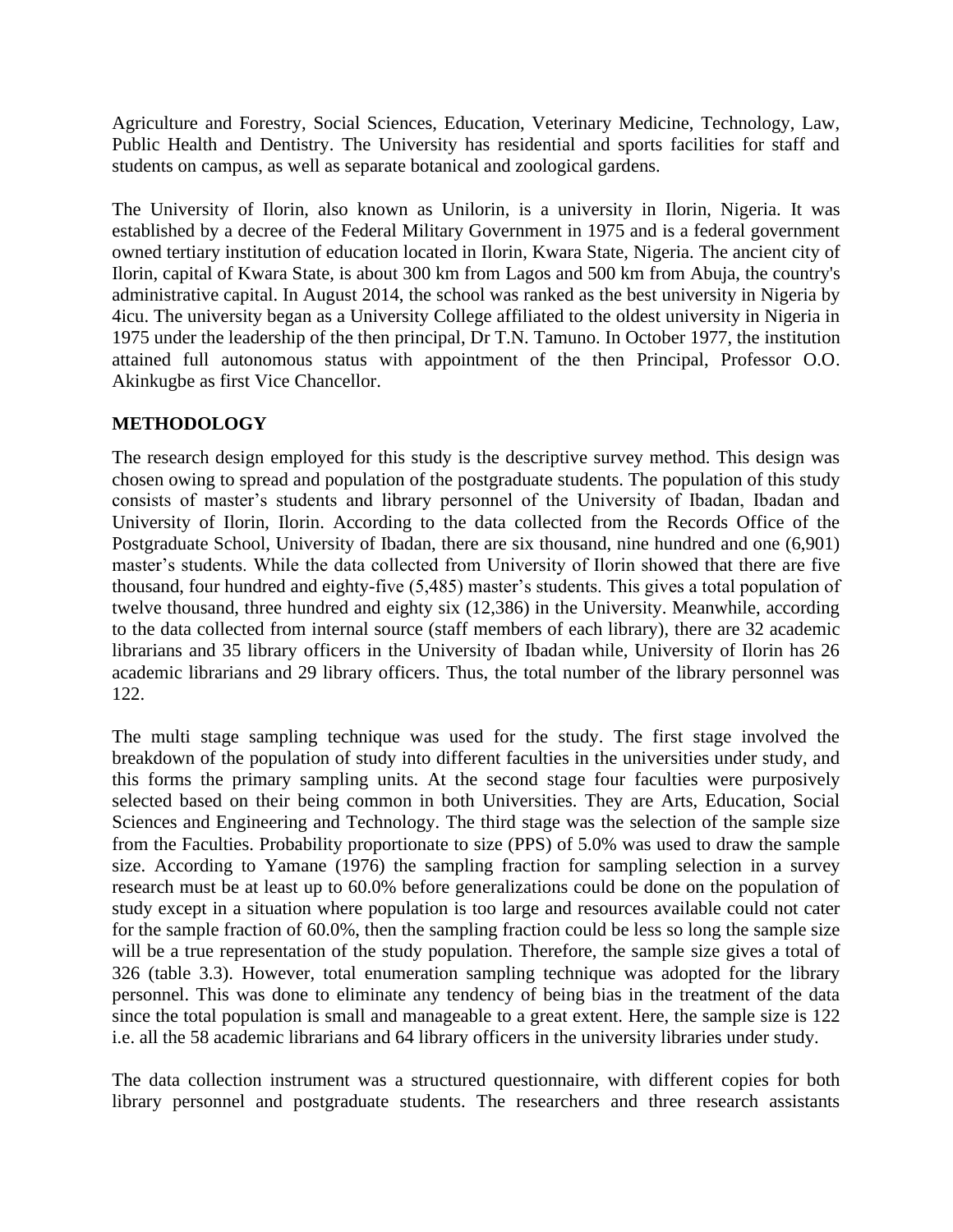administered a total number of three hundred and twenty-six (326) questionnaires on the respondents in the selected universities (University of Ibadan, Ibadan, and University of Ilorin). The distribution was done at the University of Ibadan and University of Ilorin students' academic departments and the University Libraries. The study was based on the number of questionnaire completed by the students. The IBM-Statistical Package for the Social Sciences (SPSS) was used for the analysis. Descriptive statistics such as frequency, percentages and mean distribution was used to analyse research questions while multiple regression and Pearson's product moment correlation were used to test the null hypotheses at 0.05 level of significance.

|                                                       | <b>Masters' Students</b>    |            |               | <b>Library personnel</b>            |           |               |
|-------------------------------------------------------|-----------------------------|------------|---------------|-------------------------------------|-----------|---------------|
|                                                       |                             | Frequency  | $\frac{0}{0}$ |                                     | Frequency | $\frac{0}{0}$ |
| <b>Age Group</b>                                      | Less than 24                | 7          | 2.3           | 30-39 years                         | 26        | 29.5          |
|                                                       | $25-29$                     | 19         | 6.1           | $40-49$ years                       | 46        | 52.3          |
|                                                       | 30-34                       | 169        | 54.7          | $50-59$ years                       | 16        | 18.2          |
|                                                       | 35-39<br>45-49              | 88<br>26   | 28.5<br>8.4   |                                     |           |               |
| Gender                                                | Male<br>Female              | 175<br>134 | 56.6<br>43.4  | Male<br>Female                      | 62<br>26  | 70.5<br>29.5  |
| <b>Marital Status</b>                                 | Single<br>Married           | 101<br>208 | 32.7<br>67.3  | Single<br>Married                   | 19<br>69  | 21.6<br>78.4  |
| Employment/<br><b>Designation</b>                     | Government                  | 52         | 16.8          | Librarian I                         | 14        | 15.9          |
|                                                       | Private                     | 36         | 11.7          | Librarian II                        | 19        | 21.6          |
|                                                       | Self Employed<br>Unemployed | 39<br>182  | 12.6<br>58.9  | Library Officer<br>Senior Librarian | 30<br>25  | 34.1<br>28.4  |
| <b>Highest</b><br><b>Educational</b><br>Qualification |                             |            |               | <b>OND/NCE</b>                      | 12        | 13.6          |
|                                                       |                             |            |               | HND/Bachelor's<br>Master's Degree   | 26<br>50  | 29.5<br>56.8  |
| Years of Work<br><b>Experience</b>                    |                             |            |               | Less than 5 years                   | 28        | 31.8          |
|                                                       |                             |            |               | 5-9years                            | 27        | 30.7          |
|                                                       |                             |            |               | $10-14$ years                       | 8         | 9.1           |
|                                                       |                             |            |               | $15-19$ years<br>20 years and above | 14<br>11  | 15.9<br>12.5  |

#### **RESULTS AND DISCUSSION Table 1: Distribution of respondents by demographic characteristics**

Results in Table 1 showed that 169(54.7%) of the masters' students were between ages 30 – 34 years while,  $46(52.3%)$  of the library personnel were between ages  $40 - 49$  years. This implies that most of the respondents still have many years to spend in the public services. On religion of the respondents, 187(60.52%) masters' students were Christians. This could mean that there were more Christians than other religion worshippers in the study areas as at the time of this study. Results showed that 175(566%) masters' students and 62(70.5%) library personnel were males. Similarly, 208(67.3%) masters' students and 69(78.4%) library personnel were married. This implies that most of the respondents were very matured and responsible individuals. Most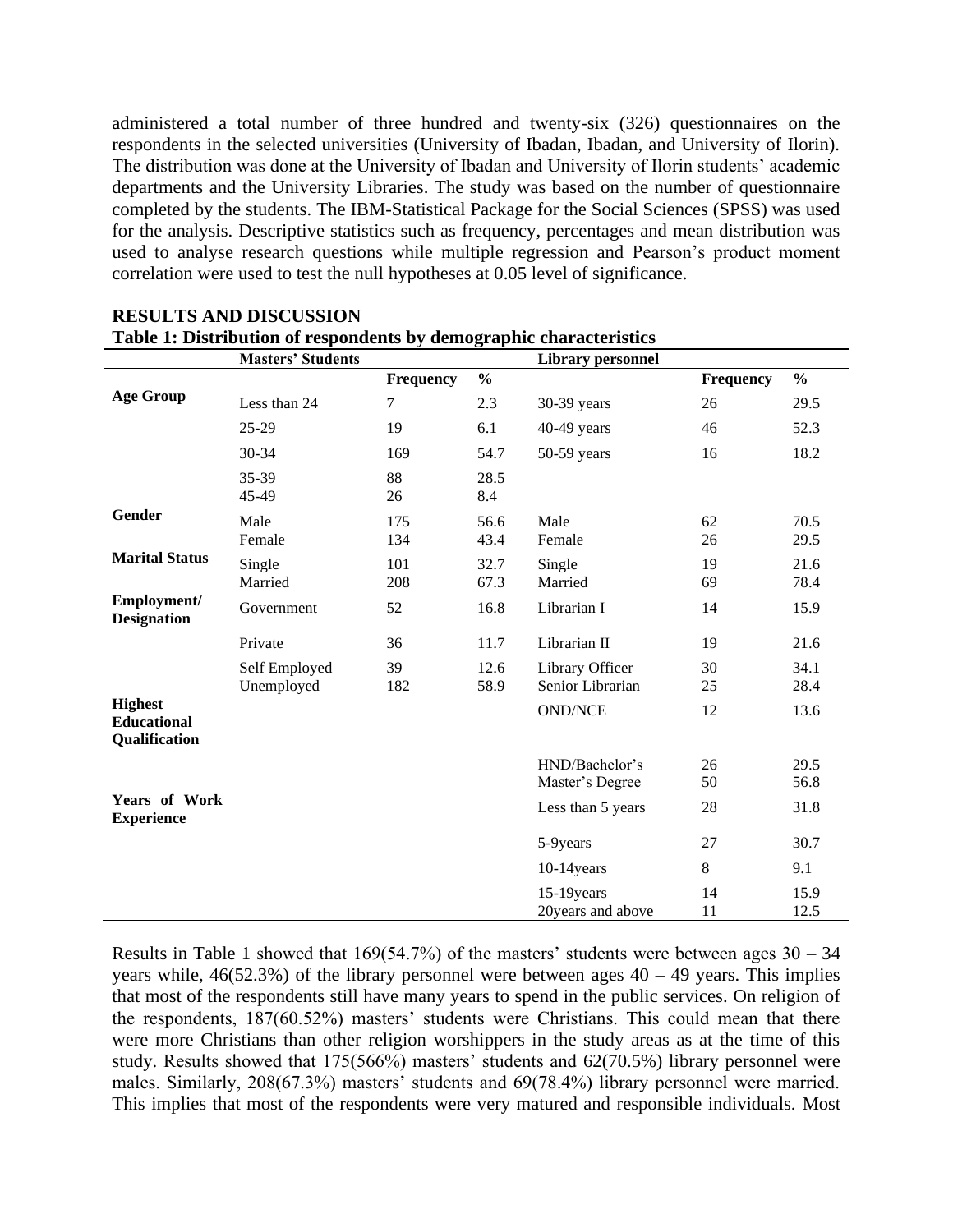of the masters' students 182(58.9%) were not employed. Hence, only 30(34.1%) of the library personnel were library officers. In the same vein, 50(56.8%) of the library personnel had masters' degree in librarianship. This implies that most of the library personnel were professional librarians. Finally, only 28(31.8%) of the library personnel had spent less than 5 years in the library services while 11(12.5%) had spent 20 years and above. This implies that the library personnel were experienced persons having spent minimum of 5 years in the library services.

|                                                                   | <b>Not</b> |                  |    | <b>Rarely</b> |     | <b>Available</b> | <b>Readily</b> |               | Mean | Std.  |
|-------------------------------------------------------------------|------------|------------------|----|---------------|-----|------------------|----------------|---------------|------|-------|
| <b>Library Services</b>                                           |            | <b>Available</b> |    | Available     |     |                  |                | Available     |      | Dev.  |
|                                                                   | F          | $\frac{0}{0}$    | F  | $\frac{0}{0}$ | F   | $\frac{6}{9}$    | F              | $\frac{6}{6}$ |      |       |
| Photocopying                                                      | 73         | 23.6             | 34 | 11.0          | 120 | 38.8             | 82             | 26.5          | 2.68 | 1.106 |
| Literature Search                                                 | 61         | 19.7             | 86 | 27.8          | 36  | 11.7             | 126            | 40.8          | 2.73 | 1.187 |
| <b>CAS</b>                                                        | 59         | 19.1             | 60 | 19.4          | 132 | 42.7             | 58             | 18.8          | 2.61 | 0.999 |
| Circulation of Periodicals                                        | 81         | 26.2             | 43 | 13.9          | 145 | 46.9             | 40             | 12.9          | 2.47 | 1.018 |
| <b>SDI</b>                                                        | 71         | 23.0             | 62 | 20.1          | 120 | 38.8             | 56             | 18.1          | 2.52 | 1.037 |
| Reference service                                                 | 28         | 9.1              | 75 | 24.3          | 30  | 9.7              | 176            | 57.0          | 3.15 | 1.076 |
| Notifications<br>about<br>newly<br>conferences/seminars/workshops | 154        | 49.8             | 73 | 23.6          | 35  | 11.3             | 47             | 15.2          | 1.92 | 1.103 |
| Abstracting services                                              | 157        | 50.8             | 67 | 21.7          | 49  | 15.9             | 36             | 11.7          | 1.88 | 1.060 |
| Notification<br>about<br>newly<br>published research              | 193        | 62.5             | 53 | 17.2          | 30  | 9.7              | 33             | 10.7          | 1.69 | 1.027 |
| <b>Translation service</b>                                        | 191        | 61.8             | 45 | 14.6          | 23  | 7.4              | 50             | 16.2          | 1.91 | 1.029 |
| Indexing service                                                  | 187        | 60.5             | 54 | 17.5          | 17  | 5.5              | 51             | 16.5          | 1.78 | 1.138 |
| Interlibrary loan                                                 | 172        | 55.7             | 75 | 24.3          | 13  | 4.2              | 49             | 15.9          | 1.78 | 1.130 |
| Standard information                                              | 193        | 62.5             | 50 | 16.2          | 20  | 6.5              | 46             | 14.9          | 1.80 | 1.094 |
| Patent information                                                | 196        | 63.4             | 45 | 14.6          | 25  | 8.1              | 43             | 13.9          | 1.74 | 1.105 |
| Repackaging and condensation                                      | 203        | 65.7             | 40 | 12.9          | 30  | 9.7              | 36             | 11.7          | 1.72 | 1.095 |
| Newspaper clipping                                                | 145        | 46.9             | 82 | 26.5          | 48  | 15.5             | 34             | 11.0          | 1.67 | 1.057 |

|  |  |  |  |  | Table 2: Library service made available to the students in selected University Library |  |
|--|--|--|--|--|----------------------------------------------------------------------------------------|--|
|  |  |  |  |  |                                                                                        |  |

Results showed that most of the respondents indicated reference services (mean  $= 3.15$ ; std.  $=$ 1.076), literature search (mean = 2.73; std. = 1.187), and photocopying (mean = 2.68; std. = 1.106). However, among the library services that were not made available to the postgraduate students include: newspaper clippings (mean  $= 1.67$ ; std.  $= 1.057$ ), notification about newly published research (mean  $= 1.69$ ; std.  $= 1.027$ ), and repackaging and condensation (mean  $= 1.72$ ; std.  $= 1.095$ ). Hence, the types of library services that were made available the postgraduate students in the two Federal universities include: reference service, literature search, photocopying, current awareness services and selective dissemination of information.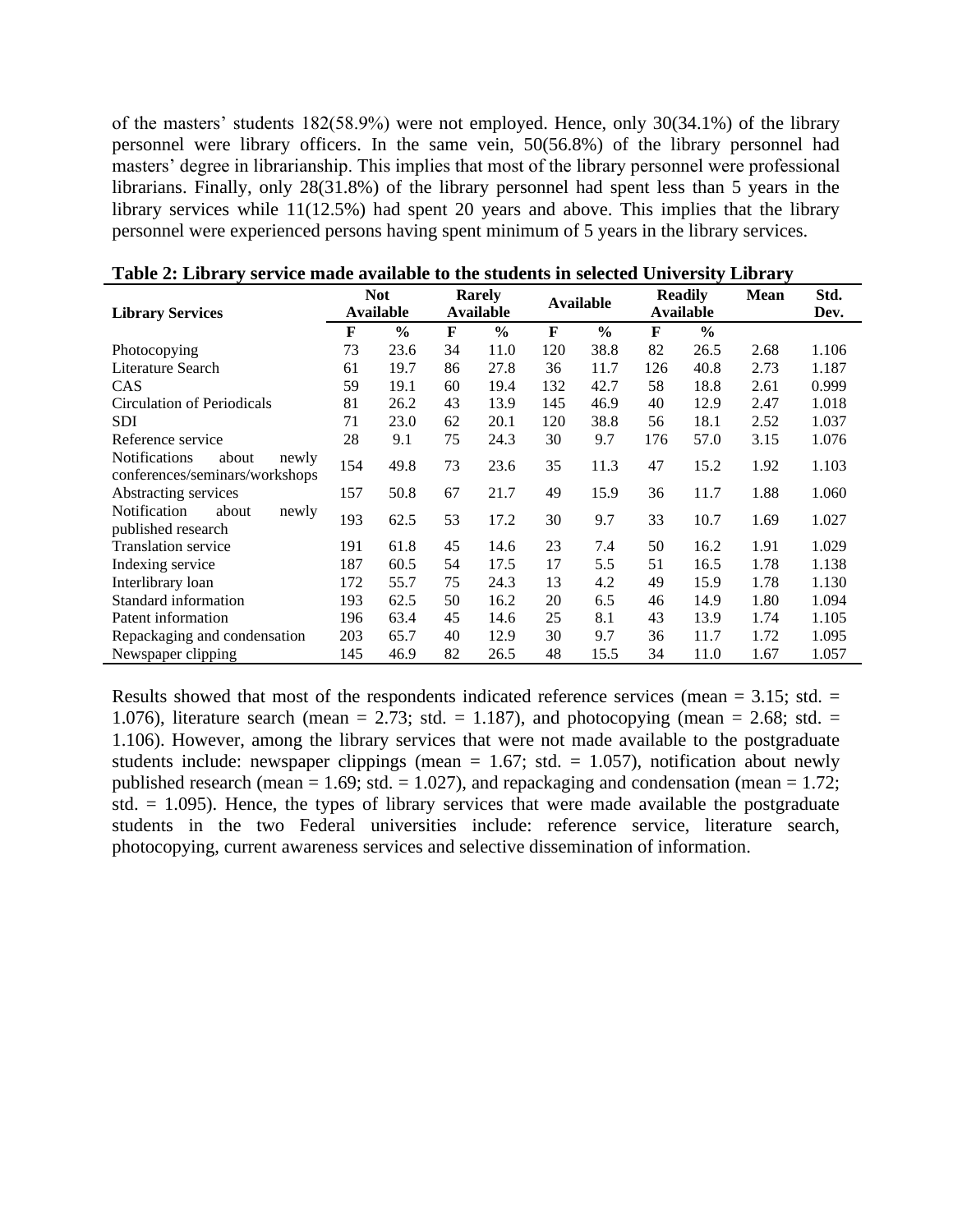|                                                                   |                 | <b>Not</b>    |    | <b>Rarely</b>   |    | <b>Provided</b> |    | <b>Highly</b>   | <b>Mean</b> | Std.  |
|-------------------------------------------------------------------|-----------------|---------------|----|-----------------|----|-----------------|----|-----------------|-------------|-------|
| <b>Library Services</b>                                           | <b>Provided</b> |               |    | <b>Provided</b> |    |                 |    | <b>Provided</b> |             | Dev.  |
|                                                                   | F               | $\frac{0}{0}$ | F  | $\frac{6}{9}$   | F  | $\frac{0}{0}$   | F  | $\frac{6}{6}$   |             |       |
| Photocopying                                                      | 9               | 10.2          | 16 | 18.2            | 36 | 40.9            | 27 | 30.7            | 3.48        | 0.982 |
| Literature Search                                                 | 10              | 11.4          | 2  | 2.3             | 23 | 26.1            | 53 | 60.2            | 3.35        | 0.983 |
| CAS                                                               | 13              | 14.8          | 5  | 5.7             | 20 | 22.7            | 50 | 56.8            | 3.22        | 1.088 |
| Circulation of Periodicals                                        | 13              | 14.8          | 6  | 6.8             | 21 | 23.9            | 48 | 54.5            | 3.18        | 1.089 |
| <b>SDI</b>                                                        | 11              | 12.5          | 19 | 21.6            | 39 | 44.3            | 19 | 21.6            | 2.92        | 0.847 |
| Reference service                                                 | 15              | 17.0          | 21 | 23.9            | 5  | 5.7             | 47 | 53.4            | 2.95        | 1.212 |
| Notifications<br>about<br>newly<br>conferences/seminars/workshops | 9               | 10.2          | 16 | 18.2            | 36 | 40.9            | 15 | 24.2            | 2.92        | 0.950 |
| Abstracting services                                              | 17              | 19.3          | 16 | 18.2            | 28 | 31.8            | 27 | 30.7            | 2.74        | 1.099 |
| Notification<br>about<br>newly<br>published research              | 12              | 13.6          | 31 | 35.2            | 30 | 34.1            | 15 | 17.0            | 2.55        | 0.934 |
| <b>Translation service</b>                                        | 14              | 15.9          | 44 | 50.0            | 21 | 23.9            | 9  | 10.2            | 2.28        | 0.857 |
| Indexing service                                                  | 16              | 18.2          | 30 | 34.1            | 20 | 22.7            | 22 | 25.0            | 2.55        | 1.060 |
| Interlibrary loan                                                 | 29              | 33.0          | 13 | 14.8            | 31 | 35.2            | 15 | 17.0            | 2.36        | 1.116 |
| Standard information                                              | 28              | 31.8          | 18 | 20.5            | 24 | 27.3            | 18 | 20.5            | 2.36        | 1.136 |
| Patent information                                                | 28              | 31.8          | 14 | 15.9            | 30 | 34.1            | 16 | 18.2            | 2.39        | 1.119 |
| Repackaging and condensation                                      | 39              | 44.3          | 5  | 5.7             | 32 | 36.4            | 12 | 13.6            | 2.19        | 1.153 |
| Newspaper clipping                                                | 12              | 13.6          | 2  | 2.3             | 44 | 50.0            | 30 | 34.1            | 3.11        | 0.836 |

**Table 3: Library service provided to post graduate students in the university library**

Table 3 shows that most of the respondents indicted photocopying (mean  $= 3.48$ ; std.  $= 0.982$ ), literature search (mean = 3.35; std. = 0.983), current awareness services (mean = 3.22; std. 1.088), circulation of periodical contents (mean = 3.18; std. 1.089), and newspaper clippings (mean  $= 3.11$ ; std. 0.836). However, the least services provided by library personnel in the university libraries include repackaging and condensation (mean  $= 2.19$ ; std.  $= 1.153$ ), translation services (mean = 2.28; std. = 0.857), standards information (mean = 2.36; std. = 1.136), interlibrary loan (mean = 2.36; std. = 1.116), and patent information (mean = 2.39; std. = 1.119). Therefore, it could be inferred based on observation of the results in Table 4.3 that library personnel in the university libraries provide photocopying, literature search, current awareness services, circulation of periodical contents, newspaper clippings, reference service, selective dissemination of information (SDI), and notification about conferences/seminars/workshops, among others to postgraduate students.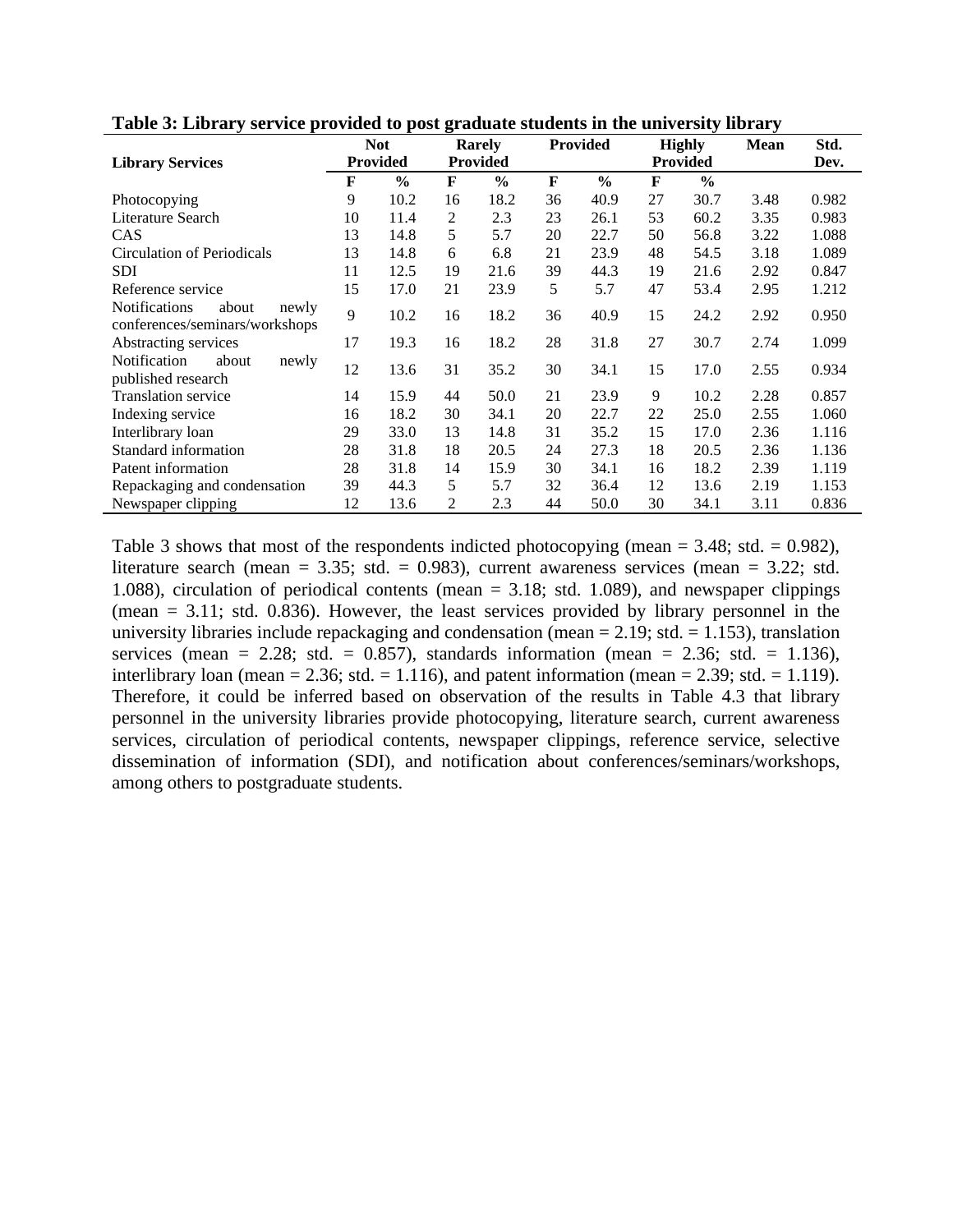|                             |     |     | <b>Never</b>  |     | <b>Occasional</b> |    | <b>Monthly</b> |    | Weekly        |              | <b>Daily</b>  | <b>Mean</b> | Std.  |
|-----------------------------|-----|-----|---------------|-----|-------------------|----|----------------|----|---------------|--------------|---------------|-------------|-------|
| <b>Library Services</b>     |     |     |               |     | ly                |    |                |    |               |              |               |             | Dev.  |
|                             |     | F   | $\frac{0}{0}$ | F   | $\frac{6}{6}$     | F  | $\frac{0}{0}$  | F  | $\frac{0}{0}$ | $\mathbf{F}$ | $\frac{0}{0}$ |             |       |
| Photocopying                |     | 97  | 31.4          | 110 | 35.6              | 34 | 11.0           | 44 | 14.2          | 24           | 7.8           | 2.31        | 1.265 |
| Literature Search           |     | 130 | 42.1          | 78  | 25.2              | 50 | 16.2           | 43 | 13.9          | 8            | 2.6           | 2.10        | 1.169 |
| CAS                         |     | 134 | 43.4          | 65  | 21.0              | 39 | 12.6           | 47 | 15.2          | 24           | 7.8           | 2.23        | 1.349 |
| Circulation                 | of  | 71  | 23.0          | 34  | 11.0              | 20 | 6.5            | 46 | 14.9          | 138          | 44.7          | 3.47        | 1.658 |
| Periodicals                 |     |     |               |     |                   |    |                |    |               |              |               |             |       |
| <b>SDI</b>                  |     | 153 | 49.5          | 29  | 9.4               | 53 | 17.2           | 59 | 19.1          | 15           | 4.9           | 2.20        | 1.353 |
| Reference service           |     | 59  | 19.1          | 74  | 23.9              | 26 | 8.4            | 39 | 12.6          | 111          | 35.9          | 3.22        | 1.589 |
| Notifications<br>about      |     | 192 | 62.1          | 43  | 13.9              | 27 | 8.7            | 37 | 12.0          | 10           | 3.2           | 1.80        | 1.202 |
| newly                       |     |     |               |     |                   |    |                |    |               |              |               |             |       |
| conferences/seminars/wo     |     |     |               |     |                   |    |                |    |               |              |               |             |       |
| rkshops                     |     |     |               |     |                   |    |                |    |               |              |               |             |       |
| Abstracting services        |     | 175 | 56.6          | 44  | 14.2              | 36 | 11.7           | 39 | 12.6          | 15           | 4.9           | 1.95        | 1.276 |
| Notification about newly    |     | 164 | 53.1          | 44  | 14.2              | 39 | 12.6           | 49 | 15.9          | 13           | 4.2           | 2.04        | 1.294 |
| published research          |     |     |               |     |                   |    |                |    |               |              |               |             |       |
| Indexing service            |     | 175 | 56.6          | 50  | 16.2              | 20 | 6.5            | 47 | 15.2          | 17           | 5.5           | 1.97        | 1.319 |
| Interlibrary loan           |     | 175 | 56.6          | 50  | 16.2              | 20 | 6.5            | 47 | 15.2          | 17           | 5.5           | 1.88        | 1.241 |
| Standard information        |     | 197 | 63.8          | 37  | 12.0              | 25 | 8.1            | 35 | 11.3          | 15           | 4.9           | 1.82        | 1.257 |
| Patent information          |     | 215 | 69.9          | 22  | 7.1               | 24 | 7.8            | 31 | 10.0          | 17           | 5.5           | 1.75        | 1.269 |
| Repackaging                 | and | 177 | 57.3          | 23  | 7.4               | 44 | 14.2           | 44 | 14.2          | 21           | 6.8           | 2.06        | 1.378 |
| condensation                |     |     |               |     |                   |    |                |    |               |              |               |             |       |
| Newspaper clipping          |     | 190 | 61.5          | 16  | 5.2               | 48 | 15.5           | 39 | 12.6          | 16           | 5.2           | 1.95        | 1.321 |
| <b>Translation services</b> |     | 180 | 58.3          | 55  | 17.8              | 38 | 12.3           | 28 | 9.1           | 8            | 2.6           | 1.80        | 1.125 |

**Table 4: Frequency of use of library services by postgraduate students**

Most of the respondents in Table 4 indicated that they used circulation of periodical contents daily with 138 (44.7%) response rates. Similarly, 111(35.9%) indicated that they used reference services daily while,  $110(35.6%)$  indicated that they used photocopying service occasionally. However, most of the respondents affirmed that they never used patent information with 215(69.6%) response rates. In the same vein, 180(58.3%) indicated that they never used translation services. In addition, 192(62.1%) affirmed that they never used notification about conferences/seminars/workshops. Therefore, it could be concluded that most of the respondents regularly used circulation of periodical contents daily and reference services.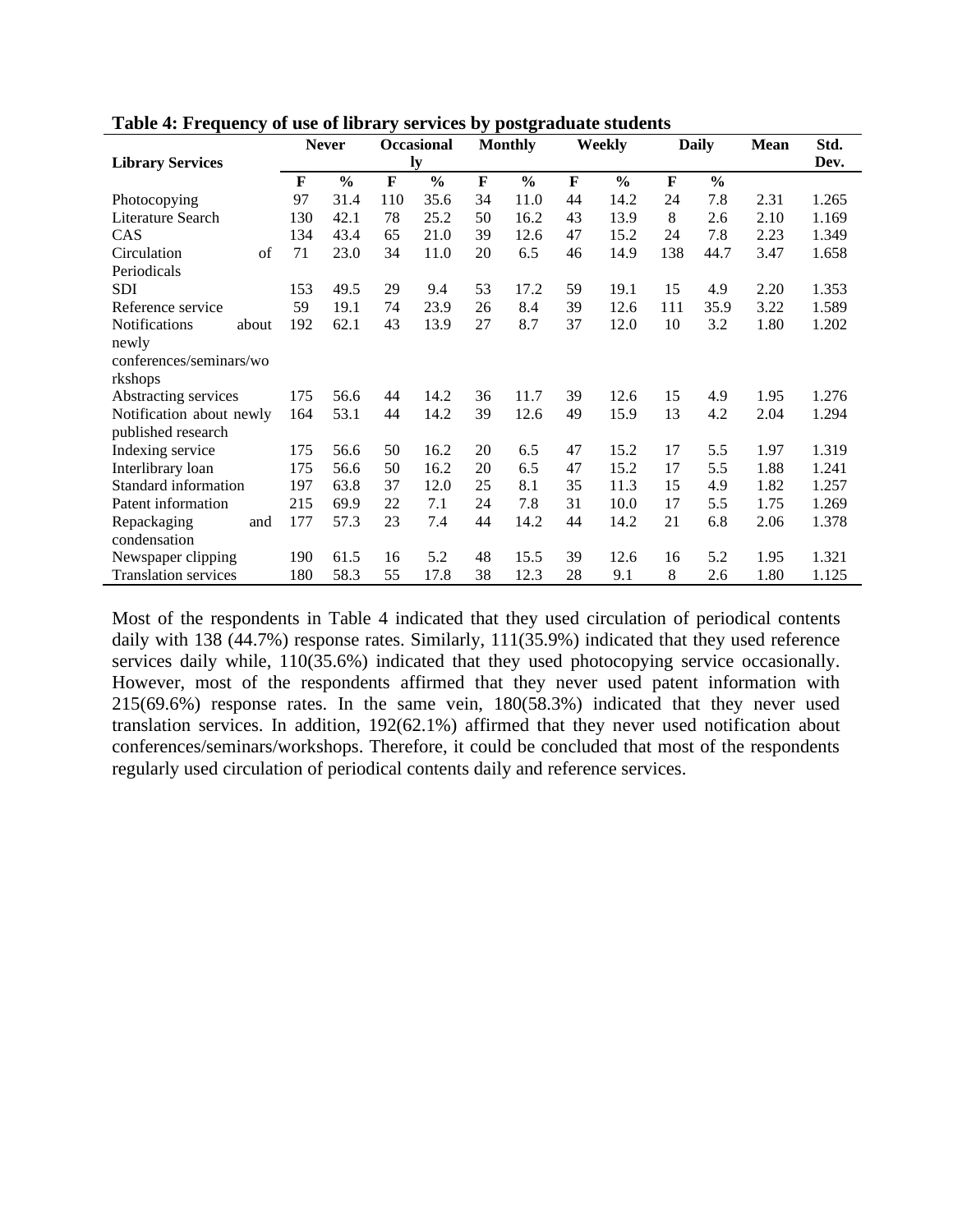|  | Table 5: Extent of library marketing to the postgraduate students |
|--|-------------------------------------------------------------------|
|  |                                                                   |

|                                    | <b>Not</b> |                   |                | <b>Low Extent</b> |                | <b>Moderate</b> | Great       |               | Mean | Std.  |
|------------------------------------|------------|-------------------|----------------|-------------------|----------------|-----------------|-------------|---------------|------|-------|
| <b>Library Services</b>            |            | <b>Applicable</b> |                |                   |                | <b>Extent</b>   |             | <b>Extent</b> |      | Dev.  |
|                                    | F          | $\frac{0}{0}$     | $\mathbf F$    | $\frac{0}{0}$     | $\mathbf F$    | $\frac{0}{0}$   | $\mathbf F$ | $\frac{0}{0}$ |      |       |
| Marketing mix elements, which      |            |                   |                |                   |                |                 |             |               |      |       |
| are described as product, price,   |            |                   |                |                   |                |                 |             |               |      |       |
| and<br>place,<br>promotion<br>are  | 7          | 8.0               | 27             | 30.7              | 36             | 40.9            | 18          | 20.5          | 2.74 | 0.877 |
| important<br>practice<br>to<br>a   |            |                   |                |                   |                |                 |             |               |      |       |
| marketing plan in my library       |            |                   |                |                   |                |                 |             |               |      |       |
| My library does not provide        |            |                   |                |                   |                |                 |             |               |      |       |
| conventional<br>information        | 7          | 8.0               | $\,8\,$        | 9.1               | 41             | 46.6            | 32          | 36.4          |      | 0.877 |
| services only but also thrive to   |            |                   |                |                   |                |                 |             |               | 3.11 |       |
| innovate diversified services      |            |                   |                |                   |                |                 |             |               |      |       |
| My library is committed to         |            |                   |                |                   |                |                 |             |               |      |       |
| studying the information needs     | 10         |                   | 30             |                   |                | 22.7            |             |               |      |       |
| of users before providing library  |            | 11.4              |                | 34.1              | 20             |                 | 28          | 31.8          | 2.75 | 1.031 |
| services to them                   |            |                   |                |                   |                |                 |             |               |      |       |
| Users are duly informed about      |            |                   |                |                   |                |                 |             |               |      |       |
| the resources available, services  | 11         | 12.5              | 12             |                   | 23             |                 |             |               |      |       |
| and products offered by my         |            |                   |                | 13.6              |                | 26.1            | 42          | 47.7          | 3.09 | 1.057 |
| library                            |            |                   |                |                   |                |                 |             |               |      |       |
| My<br>library<br>maintain<br>the   |            |                   |                |                   |                |                 |             |               |      |       |
| provision of usual services to the |            |                   |                |                   |                |                 |             |               |      |       |
| existing users rather than to the  | 12         | 13.6              | 10             | 11.4              | 32             | 36.4            | 34          | 38.6          | 3.00 | 1.028 |
| potential markets                  |            |                   |                |                   |                |                 |             |               |      |       |
| As library personnel, I pay less   |            |                   |                |                   |                |                 |             |               |      |       |
| attention on external markets      |            |                   |                |                   |                |                 |             |               |      |       |
| (non-member of the university)     |            |                   |                |                   |                |                 |             |               |      |       |
| and focus my services more on      |            |                   |                |                   |                |                 |             |               |      |       |
| the internal market (members of    | 15         | 170               | $\,8\,$        | 9.1               | 45             | 51.1            | 20          | 22.7          | 2.80 | 0.984 |
| university<br>community<br>the     |            |                   |                |                   |                |                 |             |               |      |       |
| postgraduate<br>including          |            |                   |                |                   |                |                 |             |               |      |       |
| students).                         |            |                   |                |                   |                |                 |             |               |      |       |
| My library acknowledge the         |            |                   |                |                   |                |                 |             |               |      |       |
| time and effort the user spends    | 9          | 10.2              | 10             | 11.4              | 54             | 61.4            | 15          | 17.0          | 2.85 | 0.824 |
| travelling to the library          |            |                   |                |                   |                |                 |             |               |      |       |
| My library expands the service     |            |                   |                |                   |                |                 |             |               |      |       |
| area, to its branches,             |            | 31.8              |                |                   |                |                 |             |               |      |       |
| bookmobiles, electronic (online)   | 28         |                   | 3              | 3.4               | 20             | 22.7            | 37          | 42.0          | 2.66 | 1.312 |
| access, etc.                       |            |                   |                |                   |                |                 |             |               |      |       |
| My library ensure that services    |            |                   |                |                   |                |                 |             |               |      |       |
| are made available to the users    | 25         |                   |                |                   |                | 18.2            |             |               |      |       |
| very promptly and as at when       |            | 28.4              | 11             | 12.5              | 16             |                 | 36          | 40.9          | 2.72 | 1.268 |
| due                                |            |                   |                |                   |                |                 |             |               |      |       |
| Marketing of the library services  |            |                   |                |                   |                |                 |             |               |      |       |
| is a way to increase usage of      | 25         | 28.4              | 12             | 13.6              | 19             | 21.6            | 32          | 36.4          | 2.66 | 1.240 |
| electronic resources               |            |                   |                |                   |                |                 |             |               |      |       |
| My library provide authoritative   |            |                   |                |                   |                |                 |             |               |      |       |
| information<br>sources<br>to       |            |                   |                |                   |                |                 |             |               |      |       |
| encourage the use of library       | 11         | 12.5              | 15             | 17.0              | 12             | 13.6            | 50          | 56.8          | 3.15 | 1.109 |
| services                           |            |                   |                |                   |                |                 |             |               |      |       |
| Librarians are<br>committed<br>to  |            |                   |                |                   |                |                 |             |               |      |       |
| obtain feedback from users<br>in   | 27         | 30.7              | $\overline{7}$ | 8.0               | $\overline{9}$ | 10.2            | 45          | 51.1          | 2.82 | 1.343 |
| my library                         |            |                   |                |                   |                |                 |             |               |      |       |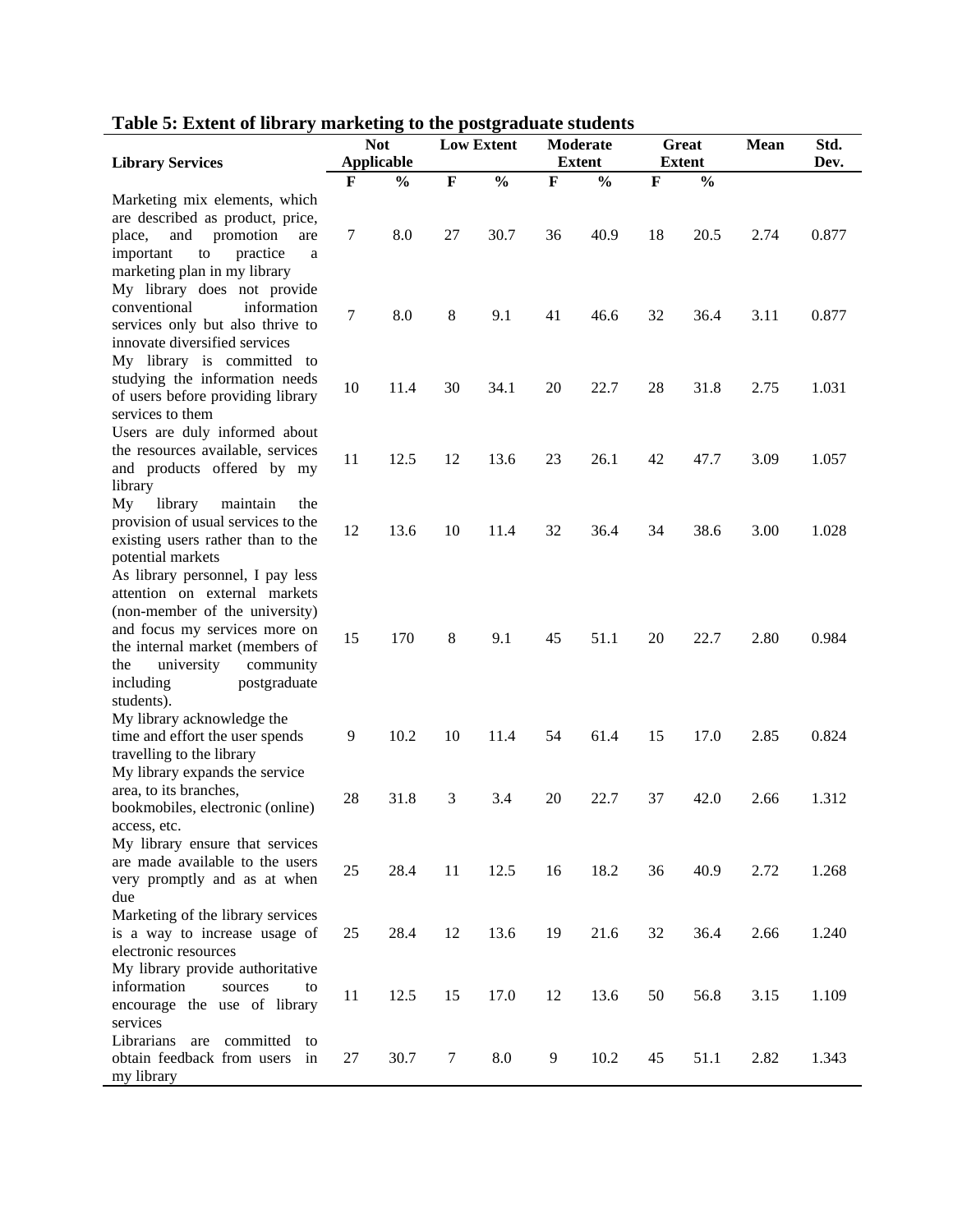Results showed that most of the respondents indicated that their library provide authoritative information sources to encourage the use of library services (mean  $= 3.15$ ; std.  $= 1.109$ ). Similarly, respondents indicated that their library does not provide conventional information services only but also thrive to innovate diversified services (mean  $= 3.11$ ; std.  $= .877$ ). In addition, most of the respondents affirmed that users are duly informed about the resources available, services and products offered by my library (mean  $= 3.09$ ; std.  $= 1.057$ ). The least response in Table 4.7 was that marketing of the library services is a way to increase usage of electronic resources (mean  $= 2.66$ ; std.  $= 1.240$ ). This is followed by the fact that respondents' library expands the service area, to its branches, bookmobiles, electronic (online) access, etc. (mean  $= 2.66$ ; std.  $= 1.312$ ). In addition, respondents indicated that their library ensure that services are made available to the users very promptly and as at when due (mean  $= 2.72$ ; std.  $=$ 1.268). In order to establish the extent of library services marketing by the library personnel, a test of norm was conducted. Results showed that the scale between  $1 - 16$  is low,  $17 - 32$  s moderate while, 33 – 48 is high. The overall mean for library marketing by the library personnel yielded "34.35" which falls between the scale "33  $-48$ ". Therefore, it could be concluded that marketing of the libraries done by librarians in the federal universities is high to a great extent.

|                               | <b>Not</b> |               |    | <b>Low Extent</b> | <b>Moderate</b> |               | <b>Great</b> |               | <b>Mean</b> | Std.  |
|-------------------------------|------------|---------------|----|-------------------|-----------------|---------------|--------------|---------------|-------------|-------|
| <b>Strategies</b>             | Applicable |               |    |                   |                 | <b>Extent</b> |              | <b>Extent</b> |             | Dev.  |
|                               | F          | $\frac{0}{0}$ | F  | $\%$              | F               | $\frac{0}{0}$ | F            | $\frac{6}{9}$ |             |       |
| Library orientation/education | 17         | 19.3          | 25 | 28.4              | 2               | 2.3           | 44           | 50.0          | 2.80        | 1.224 |
| Radio                         | 14         | 15.9          | 32 | 36.4              | 15              | 17.0          | 27           | 30.7          | 2.63        | 1.086 |
| Television                    | 23         | 26.1          | 32 | 36.4              | 18              | 20.5          | 15           | 17.0          | 2.28        | 1.039 |
| Newspaper                     | 5          | 5.7           | 25 | 28.4              | 22              | 25.0          | 36           | 40.9          | 3.01        | 0.965 |
| University/library bulletin   | 9          | 10.2          | 7  | 8.0               | 20              | 22.7          | 52           | 59.1          | 3.31        | 0.998 |
| Notice board                  | 16         | 18.2          | 11 | 12.5              | 15              | 17.0          | 46           | 52.3          | 3.03        | 1.179 |
| Text message (SMS)            | 12         | 13.6          | 27 | 30.7              | 15              | 17.0          | 34           | 38.6          | 2.81        | 1.102 |
| E-mail                        | 14         | 15.9          | 27 | 30.7              | 20              | 22.7          | 27           | 30.7          | 2.68        | 1.078 |
| Social media platforms        | 16         | 18.2          | 25 | 28.4              | 13              | 14.8          | 34           | 38.6          | 2.74        | 1.160 |
| Library websites              | 4          | 4.5           | 2  | 2.3               | 22              | 25.0          | 60           | 68.2          | 3.48        | 0.871 |
| Lecturers                     | 4          | 4.5           | 18 | 20.5              | 26              | 29.5          | 40           | 45.5          | 3.16        | 0.908 |

|  | Table 6: Strategies used to market the University library to the post graduate students |  |  |  |
|--|-----------------------------------------------------------------------------------------|--|--|--|
|  |                                                                                         |  |  |  |

Most of the respondents in Table 6 indicated library website (mean  $= 3.48$ ; std.  $= 0.871$ ), university/library bulletin (mean  $= 3.31$ ; std.  $= 0.998$ ), and lecturers (mean  $= 3.16$ ; std.  $= 0.908$ ). The least strategies indicated by the respondents include: Television (mean  $= 2.28$ ; std.  $= 1.039$ ), radio (mean = 2.63; std. = 1.086), and e-mail (mean = 2.68; std. = 1.078). Therefore, the marketing strategies used by librarians to create awareness of library services to the postgraduate students in the federal universities include: Library website, University/library bulletin, Lecturers, Notice board, Newspaper, Text message (SMS), among others.

#### **Test of Hypotheses**

**H01:** There is no significant relationship between library marketing strategies used for postgraduate students and their use of library services in two federal universities in Nigeria.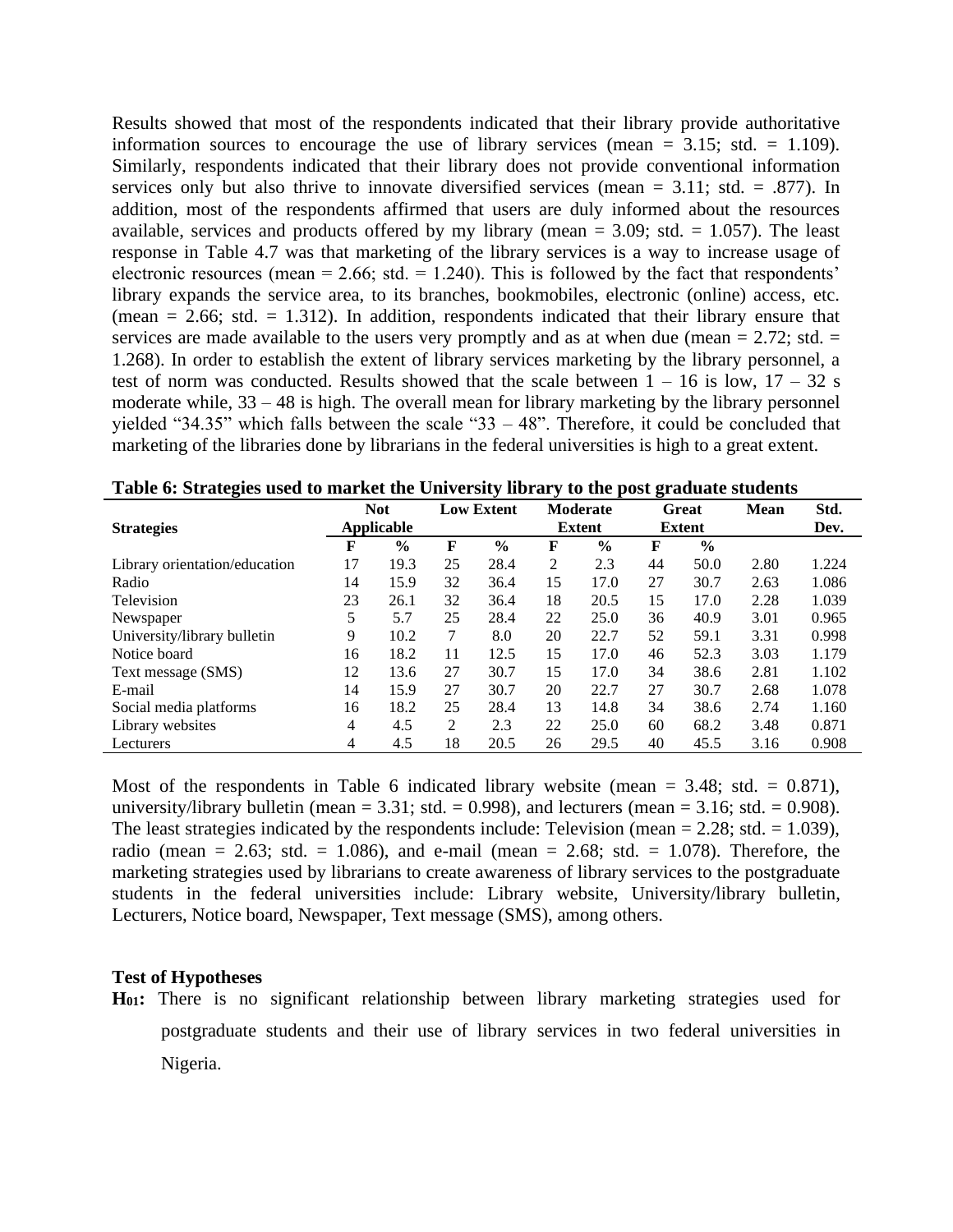| Table 7: Correlation table showing the relationship between marketing and use of library |  |
|------------------------------------------------------------------------------------------|--|
| services by the postgraduate students                                                    |  |

| <b>Variables</b>              |     | Mean  | Std. Dev. | Df  |             | p-value |
|-------------------------------|-----|-------|-----------|-----|-------------|---------|
| Marketing of library services | 309 | 23.89 | 10.913    | 307 |             | .000    |
| Use of library service        |     | 34.55 | 8.978     |     | $.466^{**}$ |         |

\*. Correlation is significant at the 0.05 level

Table 7 shows that there is a significant relationship ( $r = .466^{**}$ ;  $p < 0.05$ ) between library marketing strategies used for postgraduate students and their use of library services in two federal universities in Nigeria. This implies that as library marketing to the postgraduate students increase, there will also be improvement in the postgraduate students' use of library services. Therefore, the null hypothesis 1 is rejected.

**Table 8: Relative influence of marketing strategies on use of library services by the postgraduate students**

| $\bf{R}$     |                       | <b>R</b> Square      | <b>Adjusted R Square</b> |        | <b>Std. Error of the</b> |  |  |
|--------------|-----------------------|----------------------|--------------------------|--------|--------------------------|--|--|
|              |                       |                      |                          |        | <b>Estimate</b>          |  |  |
|              | .470 <sup>a</sup>     | .221<br><b>ANOVA</b> | .216                     | 7.949  |                          |  |  |
|              | <b>Sum of Squares</b> | df                   | <b>Mean Square</b>       | F      | Sig.                     |  |  |
| Regression   | 5492.037              | 2                    | 2746.019                 | 43.456 | .000 <sup>b</sup>        |  |  |
| Residual     | 19336.532             | 306                  | 63.191                   |        |                          |  |  |
| <b>Total</b> | 24828.570             | 308                  |                          |        |                          |  |  |

a. Dependent Variable: Use of library services; b. Predictor: (Constant),Marketing of library services

The significance of the influence was tested at  $P < .05$ . The table shows that the analysis of variance yielded  $F_0 = 43.456$  (p < 0.05). This implies that the level of influence of the independent variable to the dependent variable was significant and that other variables not included in this model may have accounted for the remaining variance**.**

#### **DISCUSSION OF THE FINDINGS**

Findings on the types of library services available to the postgraduate student showed that the types of library services that were made available the postgraduate students in the two Federal universities include: reference service, literature search, photocopying, current awareness services and selective dissemination of information. This is in line with Okon, and Umoh (2014) who submitted that library services that are available in Nigerian university libraries include: lending and information services, reference services, indexing/abstracting services, user education, Selective Dissemination of Information (SDI), inter-library lending, electronic resources, E-classroom facility, On-line Public Access Catalogue (OPAC), books, digital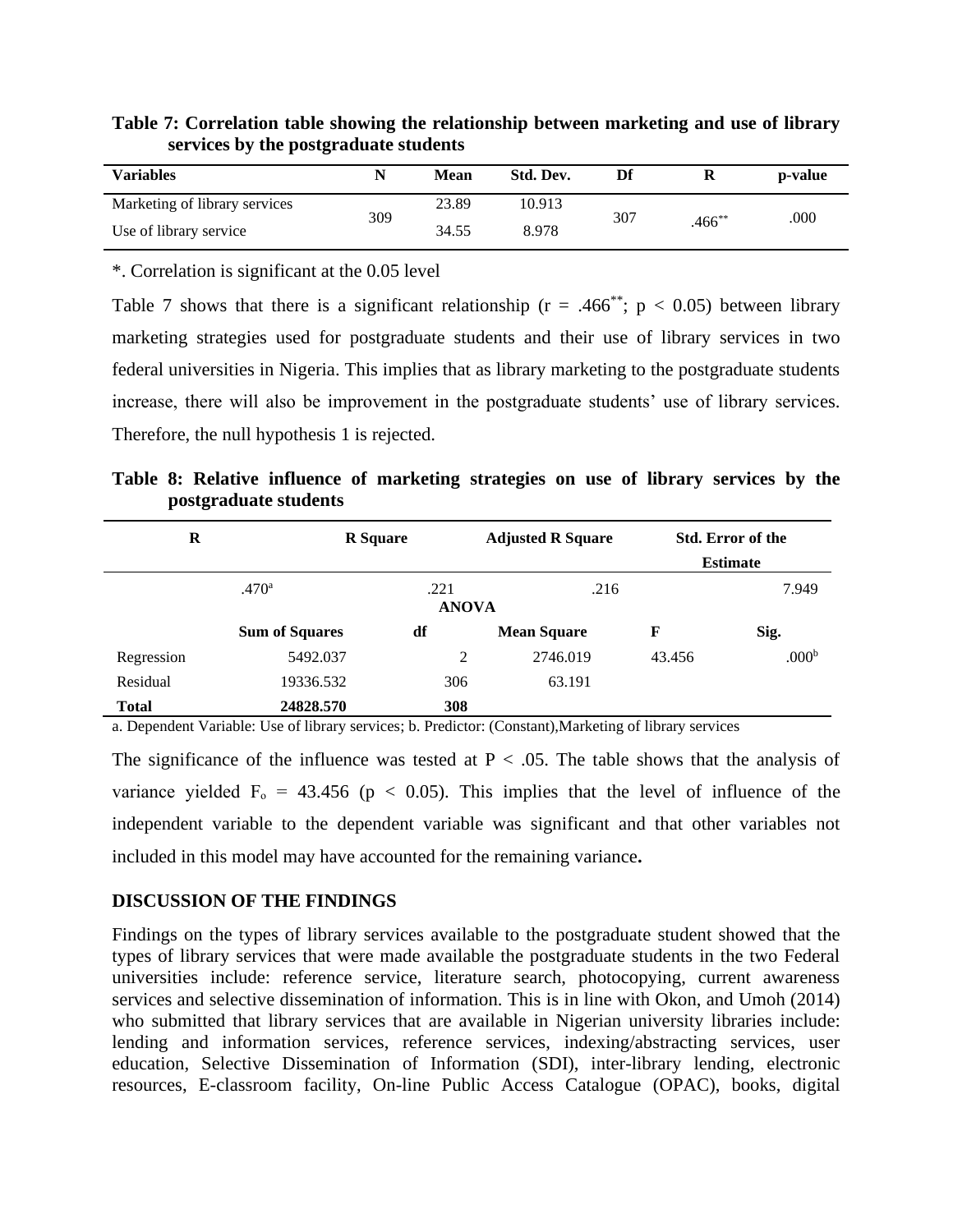products, films, the Internet, advisory services, bibliographic and reprographic services, current awareness services(CAS).

Results on the type of library services provided to the postgraduate students showed that library personnel in the university libraries provide photocopying, literature search, current awareness services, circulation of periodical contents, newspaper clippings, reference service, selective dissemination of information (SDI), notification about conferences/seminars/workshops, among others to postgraduate students. This supports Quadri (2014) who opined that library acts as a selective filter and quality instrument, making available to the user only those publications which are relevant and of sufficient quality. There is no need for individual users to keep themselves informed about the information market and to acquire materials individually from publishers and other producers.

Findings on the frequency of use of library services by the postgraduate students revealed that most of the respondents regularly used circulation of periodical contents and reference services. This negates Onifade, Ogbuiyi and Omeluzor (2013) who submitted that the most used service of the library is the loan service, followed by the bibliography and document delivery service; while the least used service is the consultancy service. However, the finding is in line with Bukhari, Bukahri, Ranjha, Ahmad, and Naz (2010) who posited that library users were adequately aware of photocopying, literature search, reference, selective dissemination of information (SDI), current awareness, among others.

Findings on the extent of marketing of the libraries showed that users are duly informed about the resources available, services and products offered by my library. Hence, marketing of the libraries done by librarians in the federal universities is high to a great extent. This negates Kotler and Andreasen (2005) who submitted that marketing of information and library services in Nigerian University Libraries has been at very low ebb.

Results on the marketing strategies used to create awareness of library services established that marketing strategies used by librarians to create awareness of library services to the postgraduate students in the federal universities include: library website, university/library bulletin, lecturers, notice board, newspaper, text message (SMS), among others. This supports Sun (2014) who mentioned marketing strategies to include conducting readers' awareness training, conducting promotion through various newspapers and magazines, using face to face good communication marketing strategies, and library marketing can consider effectively using the physical space of the library to conduct tangible display in the hallway, study rooms and other places.

The study established a significant relationship between library marketing and library service provision to postgraduate students, it also showed that there is a relationship between library marketing strategies used for postgraduate students and their use of library services in two federal universities Nigeria. This is in line with Martey (2000) who opined that academic library personnel have no option but to get seriously involved in planning and implementing marketing strategies in their libraries.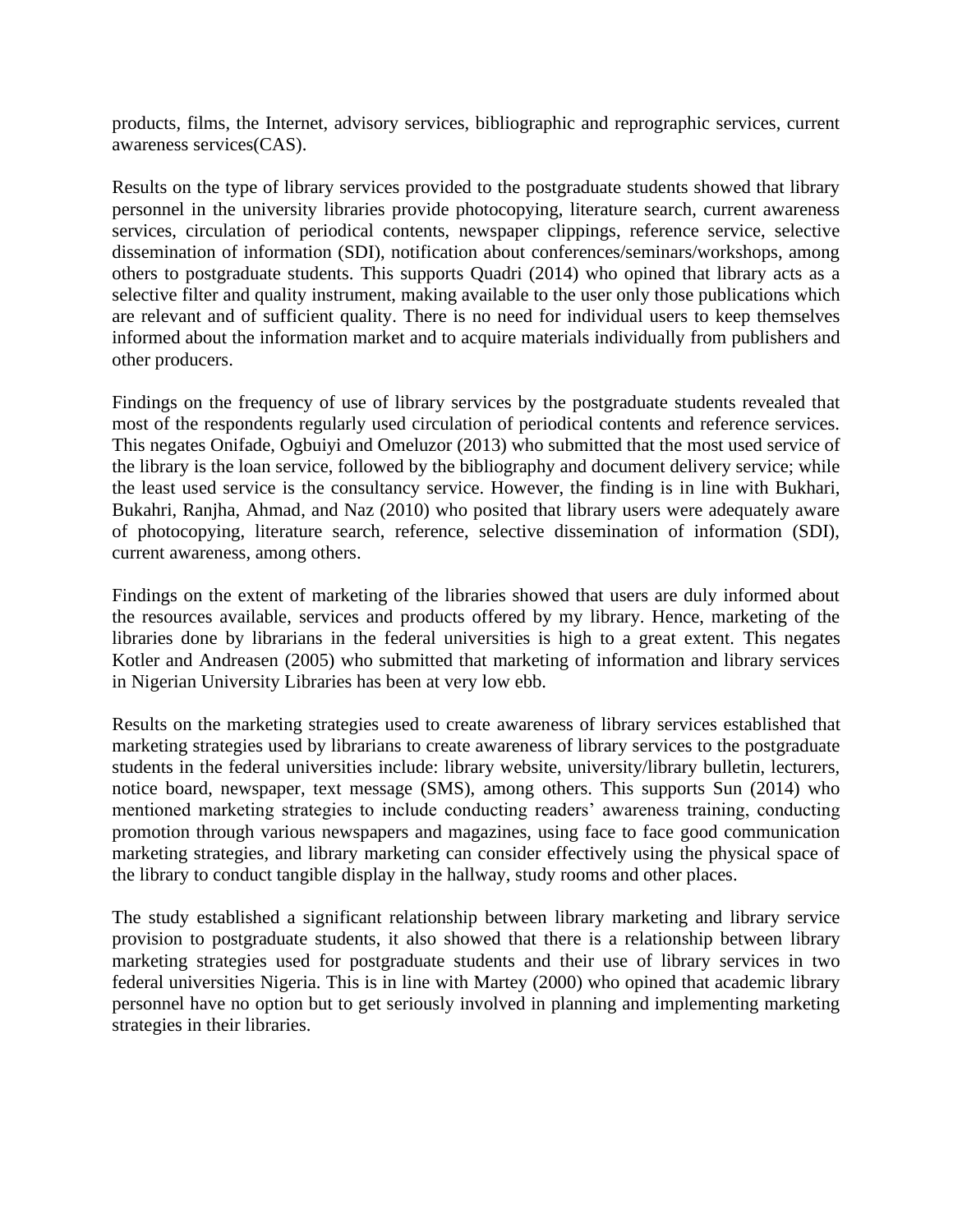#### **CONCLUSION**

Strategies for marketing library services mean the process of library applying appropriate channels to communicate with readers. In the federal university libraries, marketing has been really embraced to a great extent. Yet, there was a low usage of the library services. This could mean that the strategies employed for marketing were not efficient. Hence, it is concluded that marketing has influence on use of library services by postgraduate students.

#### **RECOMMENDATIONS**

The following recommendations were made following the findings of this study:

- 1. The library personnel should try and improve in their methods of marketing to facilitate effective use of library services. Thus it is believed that once there is improvement in marketing library services, the postgraduate students will have good knowledge of the various types of services available in the libraries and thus make good use of the services.
- 2. Library personnel in the university libraries should try and move with the trends especially by improving their ICT use skills. This will enable the library services to remain relevant to the postgraduate students especially in the  $21<sup>st</sup>$  Century and as such could help to improve the staff and postgraduate students' information search and use skills. Perhaps, it will help to overcome the information explosion problems posed by the challenges of ICTs.
- 3. University libraries need to keep the connection with postgraduate students and further develop the functions and remain viable and competitive in this new information environment so that the students could effectively learn and apply the full capabilities of services offered, while at the same time recognize that university libraries offered quality research resources and services for them.
- 4. University library authorities should try and improve in funding the libraries in order to overcome financial crisis is always affecting the structure and maintenance of the buildings, size and contents of the collections and overall provision of services.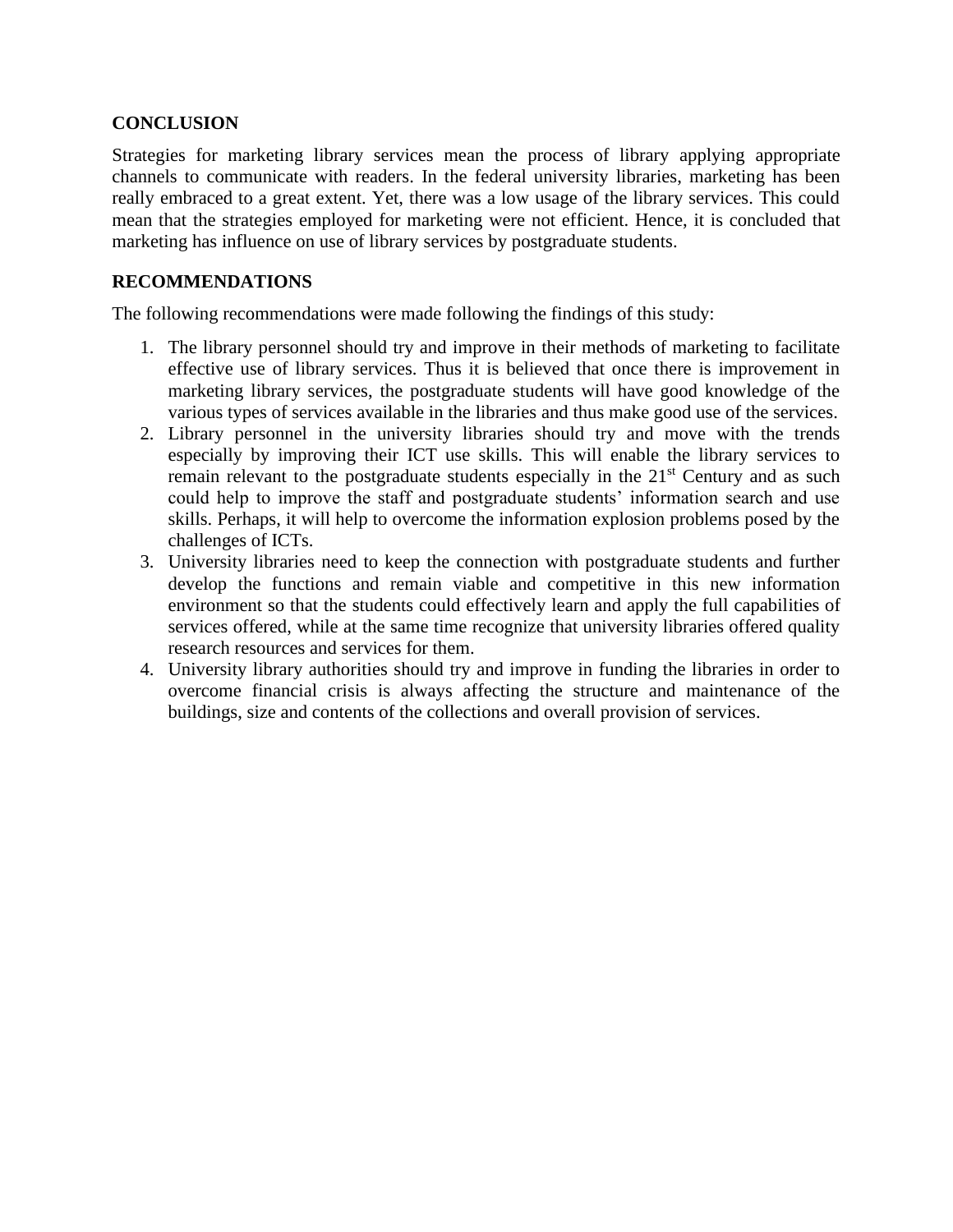#### **REFERENCES**

- Ajayi, K. 1993. Library and information services for educational development in Nigeria. *Lecture delivered at the annual lecture of the Nigerian Library Association (Ogun state chapter, UNAAB, Abeokuta)*
- Bukhari, M. T. A.; Bukahri, M. M. A.; Ranjha, N.; Ahmad, K.; and Naz, F. 2010. Use of library by the student of Foundation University College of Liberal Arts and Sciences, Rawalpindi. *Pakistan Journal of Library and Information Sciences, 11*: 66-75.
- Collins, E. and Stone, G. 2014. Understanding Patterns of Library Use among Undergraduate Students from Different Disciplines*. Evidence Based Library and Information Practice,*  9.3:51-67. Retrieved July 8, 2016 from http://ejournals.library.ualberta.ca/index.php/EBLIP/article/view/21326.
- Fowowe, S.O. 1989. Students' use of an academic library: A survey at the University of Ilorin Libraries. *Nigerian Libraries and Information Science Reviews*, 7.1: 47- 57.
- Gupta, D.K. 2003. Marketing of library and information services: Building a new discipline for library and information science education in Asia. *Malaysian Journal of Library & Information Science*, 8.2: 95-108.
- Guskin, A.E. 1996. Facing the future. *Changes,* 28.4: 26-38
- Hinson. R. and Amidu, M. 2006. Internet adoption amongst final year students in Ghana"s oldest business school. *Library Review,* 55.5: 314-323.

Klain Gabbay, L. & Shoham, S. (2019). The role of academic libraries in research and teaching. *Journal of Librarianship and Information Science*, *40*(2), 67-70.

- Koontz, C. 2008. *Marketing: The Driving Force of Your Library*. Westport, CT: Libraries Unlimited
- Kotler, P. and Andreasen, A.R. 2005. *Strategic marketing for nonprofit organisations,* Sofia, Classic and Style, (In Bulgarian)

Kotler, P. and Levy, S.J. 1969. Broadening the concept of marketing. *Journal of Marketing*, 33.1: 10–15.

- Mabawonku, I 2005. The Information needs of Artisans: Case Study of Artisans in Ibadan, Nigeria. *Lagos Journal of Library and Information Science* 3.1: 61-76.
- Martey, AK 2000. Marketing Products and Services of Academic Libraries in Ghana *Libri, 2000, vol. 50, pp. 261–268.* Retrieved: http://www.librijournal.org/pdf/2000-4pp261-268.pdf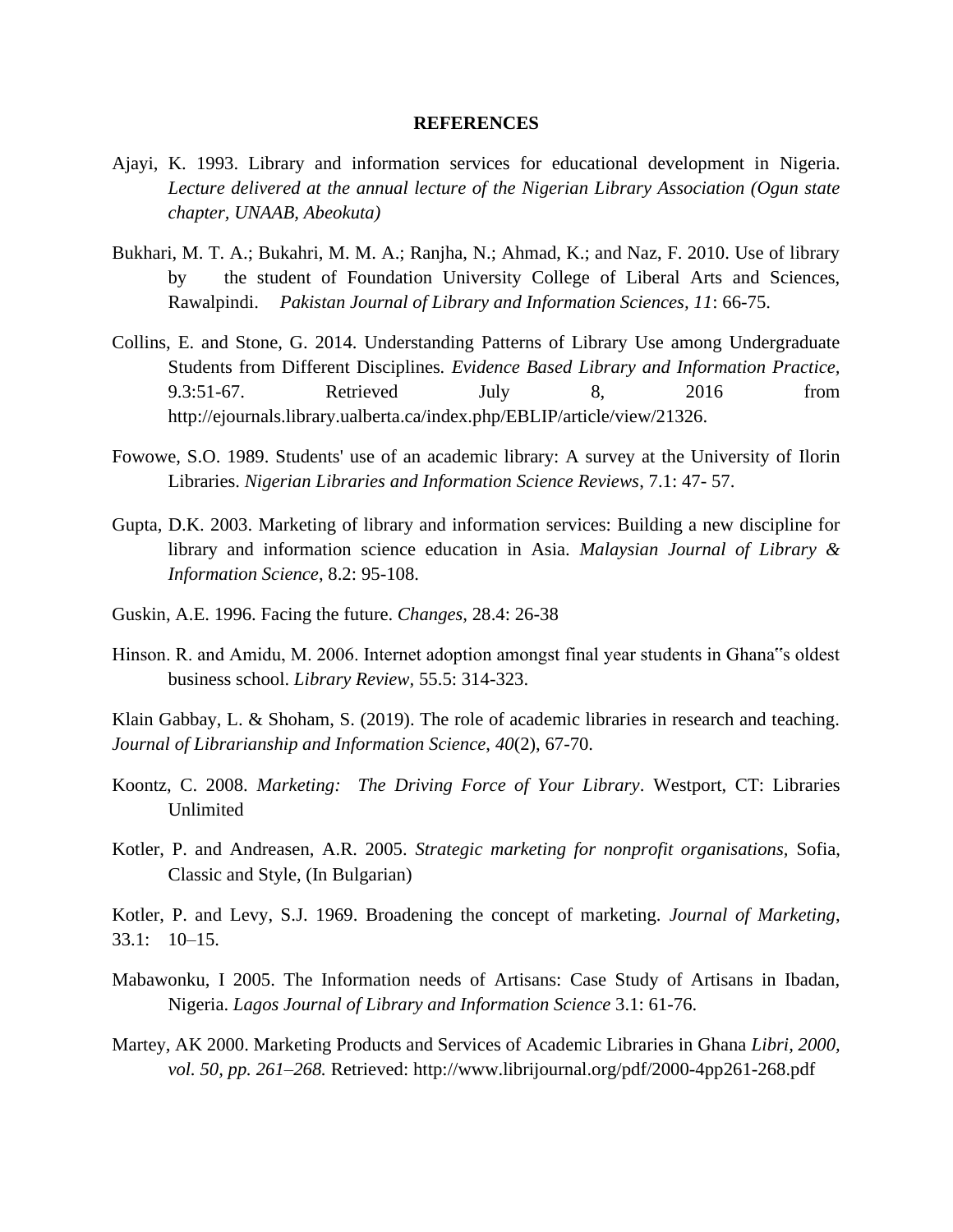- McGrath. B, Rogers. M and Gilligan. R. 2010. Young and public libraries in Ireland: issues and opportunities. *The National children's strategy research series.* Retrieved Sept. 22, 2016 from <http://www.tcd.ie/childrenresearchcenter.com>
- Namugera,L. 2014. Users' awareness, perceptions and usage of Makerere library services in the main and selected branch libraries. *Qualitative and Quantitative Methods in Libraries (QQML) 3:741 –758*
- Obasuyi, L and Usifoh S. F. 2012. Emerging Pattern in Utilizing Electronic Information Sources by Pharmacy Lecturers in Five Universities in Nigeria: A Comparative Analysis.
- Okiy, R.B. 2005. Funding Nigerian Libraries in the 21st century: will funding from alternative sources suffice? *The Bottom Line: Managing Library Finances, 18*(2), 71-77
- Okon, M. E. and Umoh, M. O. 2014. Marketing of Information and Library Services in Nigerian University Libraries: The Way Forward.*Information and Knowledge Management,* 4.6:  $28 - 33$
- Okwilagwe, O. A. 2016. *Developing basic and theoretical understanding of library marketing and information services in Nigeria.* Available at [http://www.oshiotseandrewokwilagwe.com](http://www.oshiotseandrewokwilagwe.com/)
- Olanlokum, S. O. 1982. Attitude of Nigerian university students towards library use and services. *Lagos Librarian*, 10.2: 106-123.
- Olofinsawe, A.A. and Oyeniyi, D.A. 2010. Students use of the school libraries: a case study of Federal University of Technology Akure, Ondo State, Nigeria. *Owena J. Lib. Inform. Sci*. 3:65-72
- Onifade, F.N. and Sowole, A.O. 2009. Use and Non-use of Books in a Nigerian University of Agriculture Library. *Journal of Library and Information Science,* (JOLIS) 6.1: 76-77.
- Onifade, F. N., Ogbuiyi, S. U. and Omeluzor, S. U. 2013. Library resources and service utilization by postgraduate students in a Nigerian private university. *International Journal of Library and Information Science,*5.9: 289-294. Retrieved July 15, 2016 from <http://www.academicjournals.org/IJLIS>
- Quadri, R. F. 2014. Changing roles of libraries and academic librarians in a knowledge society. *African Educational Research Journal*, 2.4:157-160.
- Ranganadham, S. and Babu, K. S. 2012. Awareness and use of library information resources and services in Osmania University, Hyderabad.*International Journal of Library and Information Studies*, 2.3: 42-54